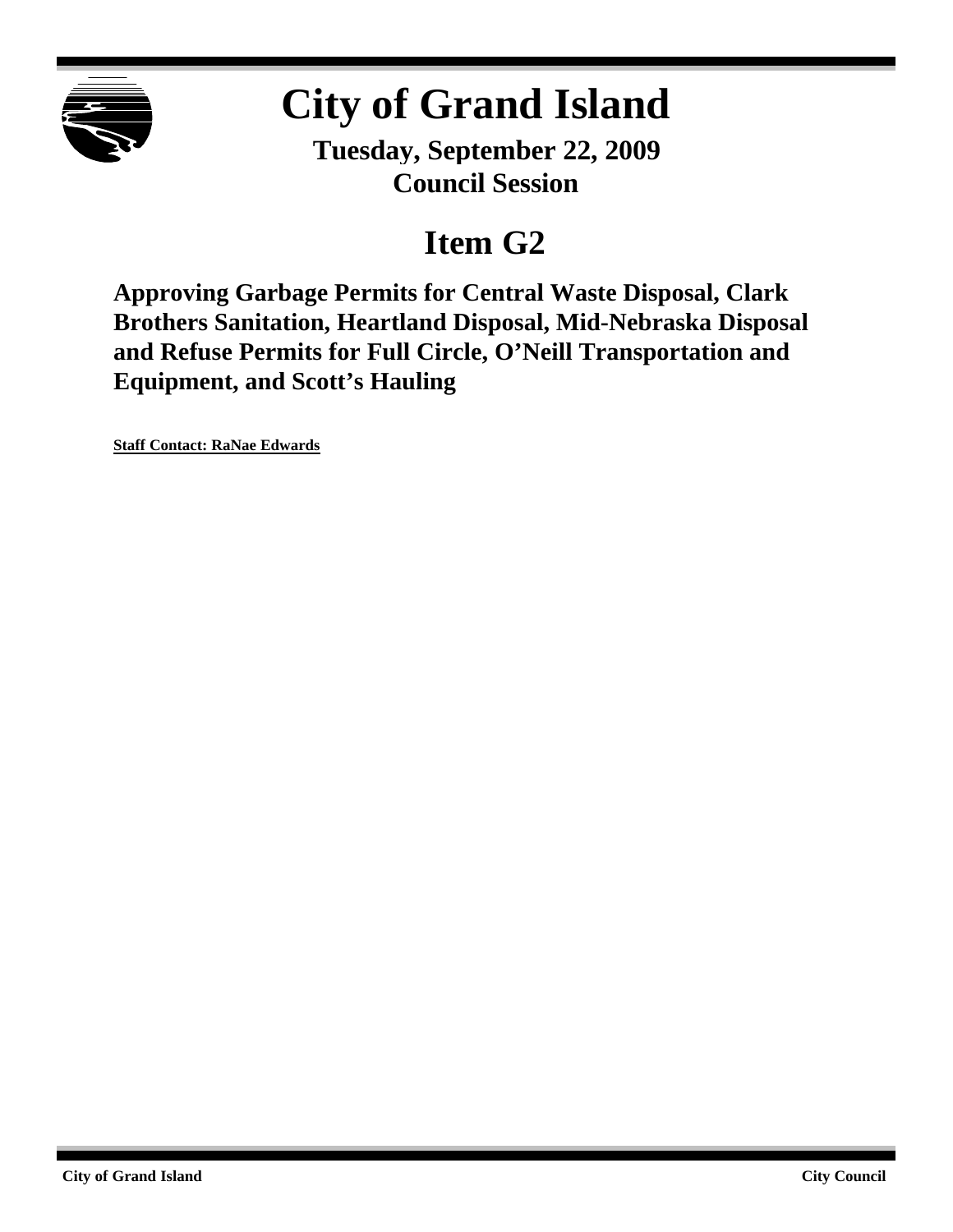## **Council Agenda Memo**

| From:           | RaNae Edwards, City Clerk                    |
|-----------------|----------------------------------------------|
| <b>Meeting:</b> | September 22, 2009                           |
| Subject:        | Approving Garbage and Refuse Haulers Permits |
| Item $\#$ 's:   | $G-2$                                        |
| $Presenter(s):$ | RaNae Edwards, City Clerk                    |

### **Background**

Grand Island City Code Section 17-15 allows for the Collection, Transportation, and Disposal of Garbage and/or Refuse. These permits are effective October 1 through September 30 of each calendar year.

### **Discussion**

| The following businesses have submitted applications for renewal for 2009/2010: |         |
|---------------------------------------------------------------------------------|---------|
| Central Waste Disposal, 147 East Roberts                                        | Garbage |
| Clark Brothers Sanitation, 3080 West 2 <sup>nd</sup> Street                     | Garbage |
| Heartland Disposal, 2423 W. Old Lincoln Hwy.                                    | Garbage |
| Mid-Nebraska Disposal, Inc., 3080 West 2 <sup>nd</sup> Street                   | Garbage |
| Full Circle, Inc., 4331 Juergen Road                                            | Refuse  |
| O'Neill Transportation and Equipment, 558 S. Stuhr Rd.                          | Refuse  |
| Scott's Hauling, 3230 Westside Street                                           | Refuse  |

All City Code requirements have been met by these businesses.

### **Alternatives**

It appears that the Council has the following alternatives concerning the issue at hand. The Council may: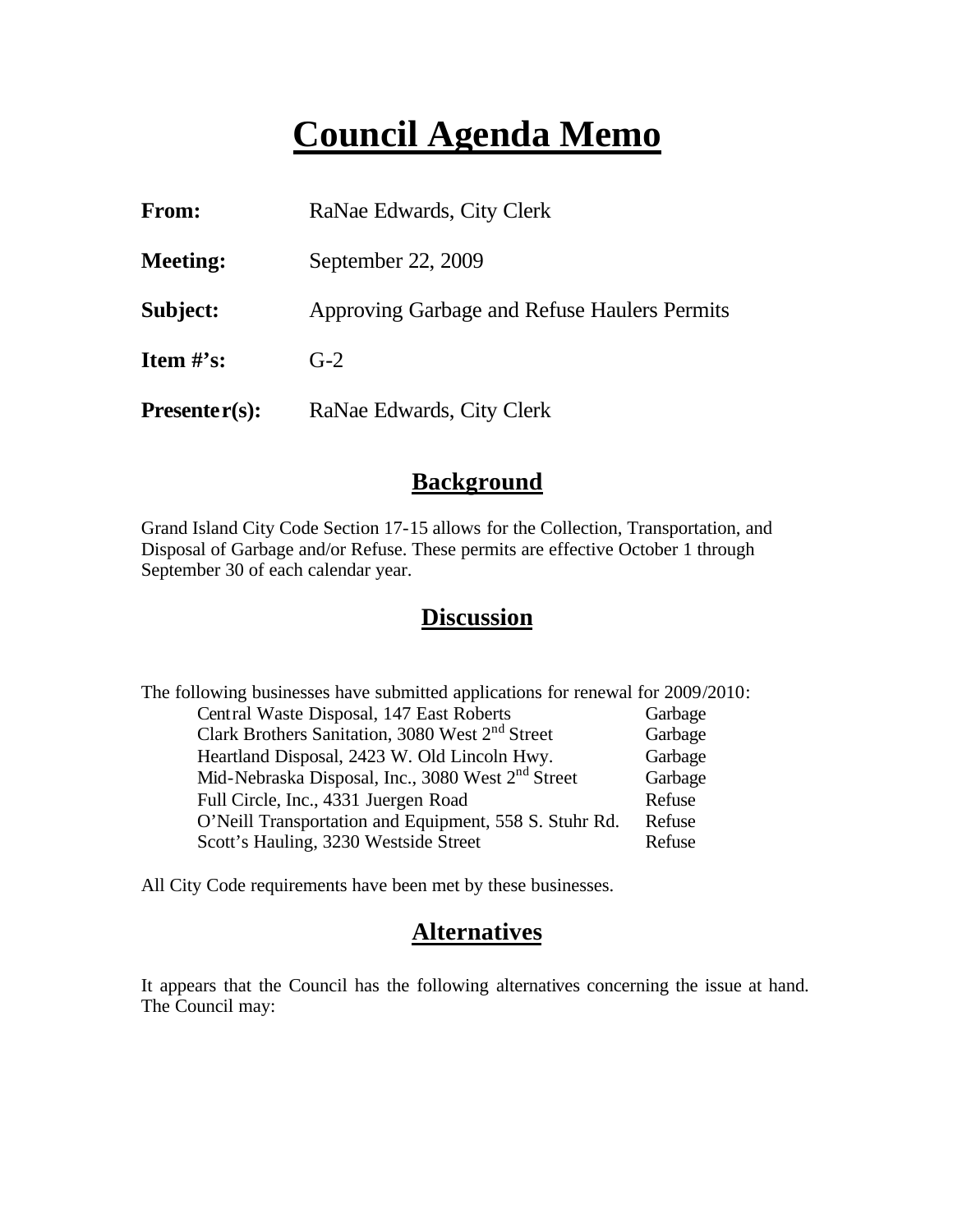- 1. Approve the renewal for garbage/refuse permits.
- 2. Disapprove or deny the renewals.
- 3. Modify the renewals to meet the wishes of the Council.
- 4. Table the issue

### **Recommendation**

City Administration recommends that the Council approve the renewals for garbage/refuse permits for 2009/2010.

### **Sample Motion**

Move to approve the renewal for garbage/refuse permits for 2009/2010.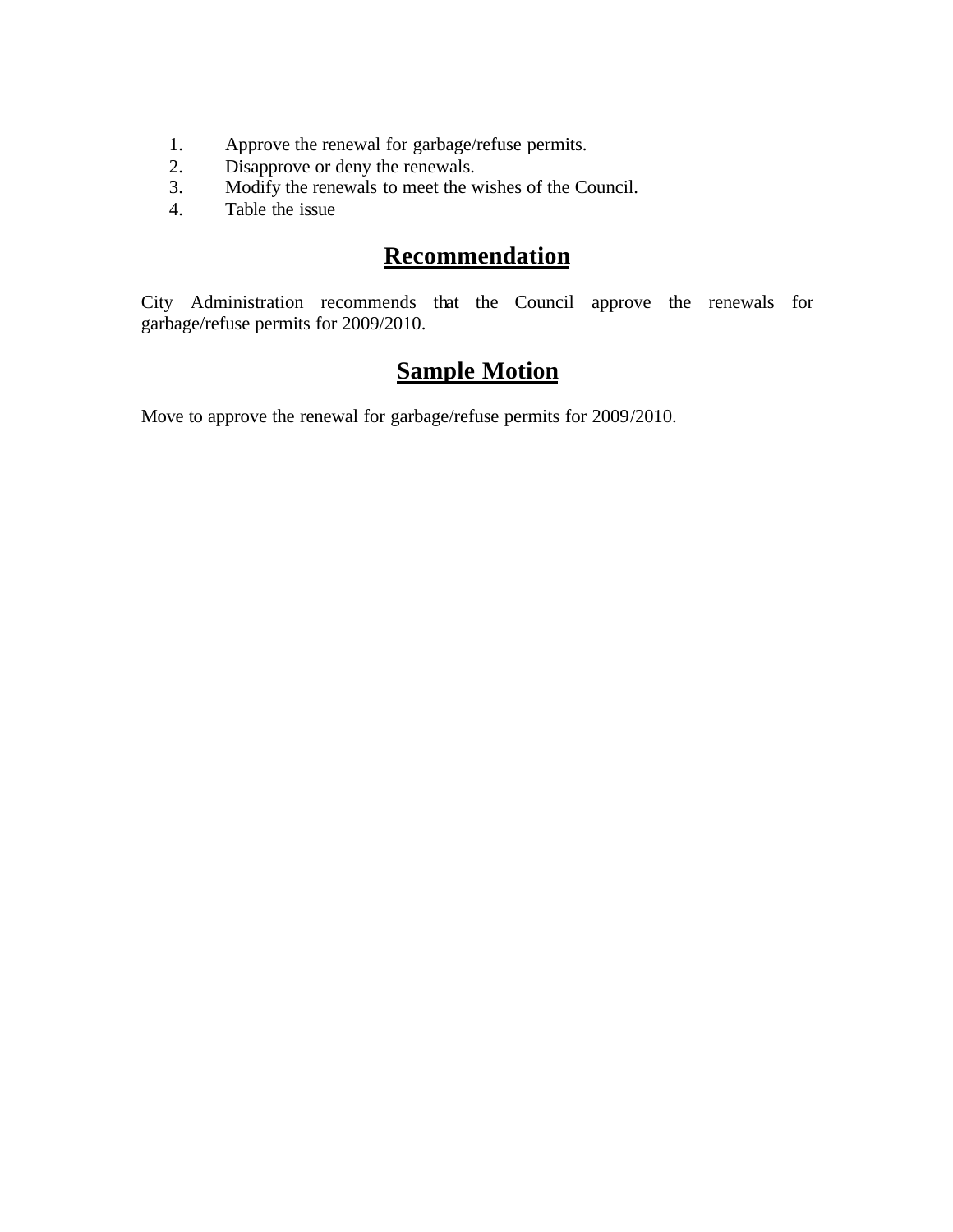

|    | <b>Identification of Applicant:</b><br>a. Individual or Firm Identification |                                                                                      |
|----|-----------------------------------------------------------------------------|--------------------------------------------------------------------------------------|
|    | <b>Business Name</b>                                                        | Luaste Connections of Nebraska dba waste<br>1117 - Connections of Nebraska dba waste |
|    | <b>Business Address</b>                                                     | 147 E. Roberts Grand Island, NE 68801                                                |
|    | <b>Business Telephone</b>                                                   | $(308)$ $382 - 0726$                                                                 |
| b. | Miscellaneous Information:                                                  |                                                                                      |
| ∗  | Public Complaint Telephone (Sec. 17-19)                                     | $(308)$ 382-0726                                                                     |
| *  | Name Used on Vehicles (Sec. 17-18)                                          | Central waste Disposal<br>Waste Connections                                          |
|    | <b>Residency Certification:</b>                                             |                                                                                      |
|    | Individual Applicant - Resident of Hall County                              | Name and Home Address of Individual:                                                 |
| b. | Partnership or Corporation of Hall County                                   | Name and Address of Resident Partner/Officer:                                        |
|    | Non-resident Individual or Corporation                                      | Name and Home Address of Appointed Resident Agent:                                   |
|    |                                                                             | Michael Mulhall 1711 E capital #4                                                    |
|    |                                                                             | Brancl Island, NE 6880)<br><b>Required Documents to be Furnished:</b>                |

 $9.4.2009$ 

Michael Mm

Signature of Applicant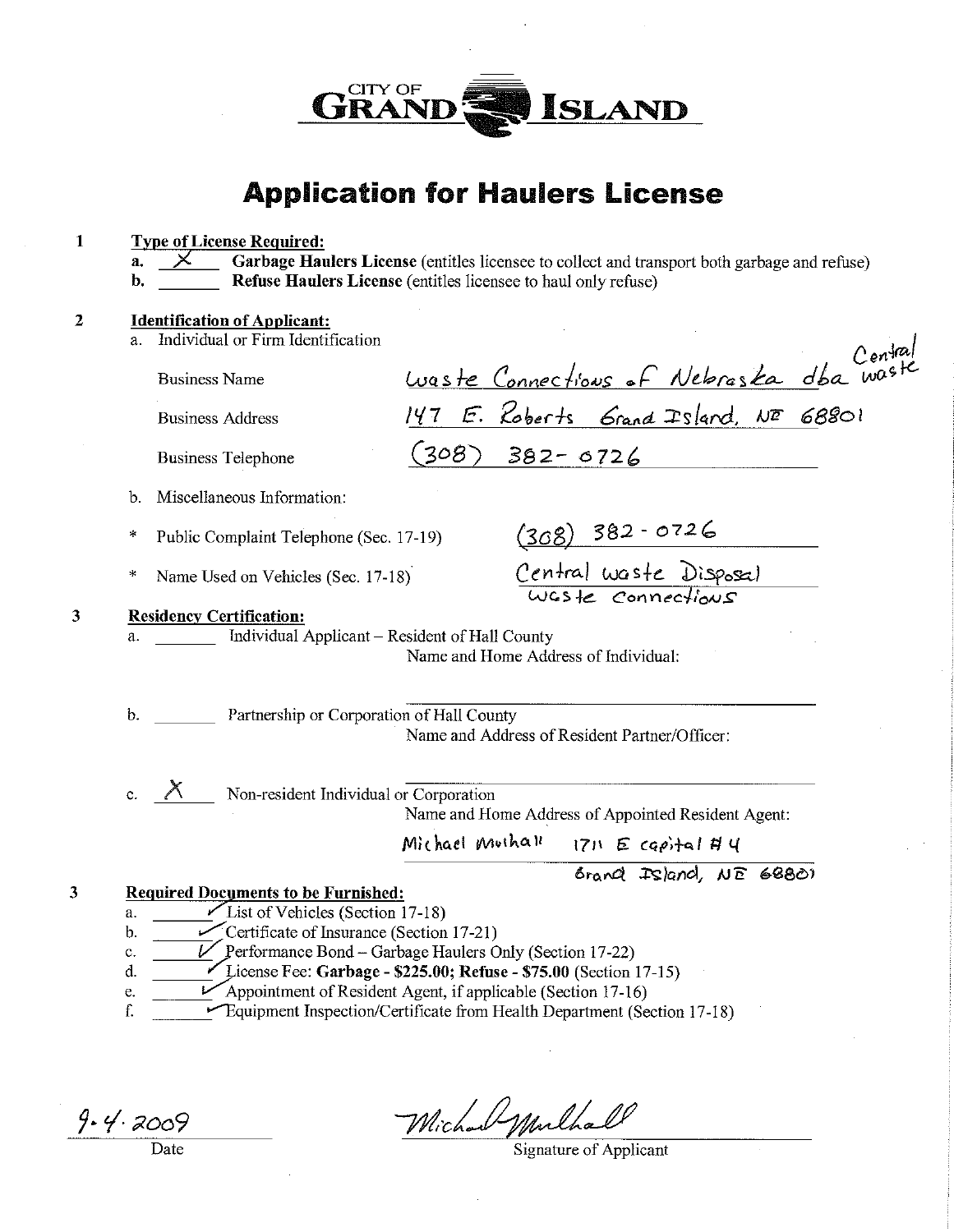| <i><b>LCORL</b></i>                                                                                                                                                                                                                                                                                                                                                                                                                                                                  | <b>CERTIFICATE OF LIABILITY INSURANCE</b> |                                                                         |                                    |                                                                                                                                                                                                                                                                                                                                                 | DATE (MM/DD/YYYY)<br>09/03/2009 |
|--------------------------------------------------------------------------------------------------------------------------------------------------------------------------------------------------------------------------------------------------------------------------------------------------------------------------------------------------------------------------------------------------------------------------------------------------------------------------------------|-------------------------------------------|-------------------------------------------------------------------------|------------------------------------|-------------------------------------------------------------------------------------------------------------------------------------------------------------------------------------------------------------------------------------------------------------------------------------------------------------------------------------------------|---------------------------------|
| <b>PRODUCER</b><br>Aon Risk Insurance Services West, Inc.<br>Portland Oregon Office<br>851 SW 6th Avenue<br>Suite 385                                                                                                                                                                                                                                                                                                                                                                |                                           |                                                                         |                                    | THIS CERTIFICATE IS ISSUED AS A MATTER OF INFORMATION ONLY<br>AND CONFERS NO RIGHTS UPON THE CERTIFICATE HOLDER. THIS<br>CERTIFICATE DOES NOT AMEND, EXTEND OR ALTER THE<br>COVERAGE AFFORDED BY THE POLICIES BELOW.                                                                                                                            |                                 |
| Portland OR 97204-1309 USA                                                                                                                                                                                                                                                                                                                                                                                                                                                           |                                           |                                                                         | <b>INSURERS AFFORDING COVERAGE</b> |                                                                                                                                                                                                                                                                                                                                                 | NAIC#                           |
| PHONE - (503) 224-9700                                                                                                                                                                                                                                                                                                                                                                                                                                                               | FAX (503) 295-0923                        | <b>INSURER A:</b>                                                       |                                    | ACE American Insurance Company                                                                                                                                                                                                                                                                                                                  | 22667                           |
| <b>INSURED</b><br>Waste Connections, Inc.                                                                                                                                                                                                                                                                                                                                                                                                                                            |                                           | <b>INSURER B:</b>                                                       |                                    |                                                                                                                                                                                                                                                                                                                                                 | Holder Identifier               |
| 2295 Iron Point Road, Suite 200<br>Folsom CA 95630 USA                                                                                                                                                                                                                                                                                                                                                                                                                               |                                           | <b>INSURER C:</b>                                                       |                                    |                                                                                                                                                                                                                                                                                                                                                 |                                 |
|                                                                                                                                                                                                                                                                                                                                                                                                                                                                                      |                                           | <b>INSURER D:</b>                                                       |                                    |                                                                                                                                                                                                                                                                                                                                                 |                                 |
|                                                                                                                                                                                                                                                                                                                                                                                                                                                                                      |                                           | <b>INSURER E:</b>                                                       |                                    |                                                                                                                                                                                                                                                                                                                                                 |                                 |
| <b>COVERAGES</b>                                                                                                                                                                                                                                                                                                                                                                                                                                                                     |                                           |                                                                         |                                    |                                                                                                                                                                                                                                                                                                                                                 |                                 |
| THE POLICIES OF INSURANCE LISTED BELOW HAVE BEEN ISSUED TO THE INSURED NAMED ABOVE FOR THE POLICY PERIOD INDICATED. NOTWITHSTANDING<br>ANY REQUIREMENT, TERM OR CONDITION OF ANY CONTRACT OR OTHER DOCUMENT WITH RESPECT TO WHICH THIS CERTIFICATE MAY BE ISSUED OR MAY<br>PERTAIN, THE INSURANCE AFFORDED BY THE POLICIES DESCRIBED HEREIN IS SUBJECT TO ALL THE TERMS, EXCLUSIONS AND CONDITIONS OF SUCH POLICIES.<br>AGGREGATE LIMITS SHOWN MAY HAVE BEEN REDUCED BY PAID CLAIMS. |                                           |                                                                         |                                    | LIMITS SHOWN ARE AS REQUESTED                                                                                                                                                                                                                                                                                                                   |                                 |
| <b>INSR ADD'L</b><br>TYPE OF INSURANCE<br>LTR INSRD                                                                                                                                                                                                                                                                                                                                                                                                                                  | <b>POLICY NUMBER</b>                      | POLICY EFFECTIVE POLICY EXPIRATION<br>DATE(MM/DD/YYYY) DATE(MM/DD/YYYY) |                                    | <b>LIMITS</b>                                                                                                                                                                                                                                                                                                                                   |                                 |
| Α                                                                                                                                                                                                                                                                                                                                                                                                                                                                                    | HD0G24931596                              | 08/01/2009                                                              | 08/01/2010                         | <b>EACH OCCURRENCE</b>                                                                                                                                                                                                                                                                                                                          | \$1,000,000                     |
| GENERAL LIABILITY<br>COMMERCIAL GENERAL LIABILITY<br>CLAIMS MADE   X   OCCUR                                                                                                                                                                                                                                                                                                                                                                                                         |                                           |                                                                         |                                    | DAMAGE TO RENTED<br>PREMISES (Ea occurrence)<br>MED EXP (Any one person)                                                                                                                                                                                                                                                                        | \$5,000<br>Excluded             |
|                                                                                                                                                                                                                                                                                                                                                                                                                                                                                      |                                           |                                                                         |                                    | PERSONAL & ADV INJURY                                                                                                                                                                                                                                                                                                                           | \$1,000,000                     |
|                                                                                                                                                                                                                                                                                                                                                                                                                                                                                      |                                           |                                                                         |                                    | <b>GENERAL AGGREGATE</b>                                                                                                                                                                                                                                                                                                                        | \$2,000,000                     |
| GEN'L AGGREGATE LIMIT APPLIES PER:<br>PRO-<br>JECT<br>POLICY<br>LOC                                                                                                                                                                                                                                                                                                                                                                                                                  |                                           |                                                                         |                                    | PRODUCTS - COMP/OP AGG                                                                                                                                                                                                                                                                                                                          | \$1,000,000                     |
| <b>AUTOMOBILE LIABILITY</b><br>ANY AUTO                                                                                                                                                                                                                                                                                                                                                                                                                                              |                                           |                                                                         |                                    | COMBINED SINGLE LIMIT<br>(Ea accident)                                                                                                                                                                                                                                                                                                          |                                 |
| ALL OWNED AUTOS<br><b>SCHEDULED AUTOS</b>                                                                                                                                                                                                                                                                                                                                                                                                                                            |                                           |                                                                         |                                    | <b>BODILY INJURY</b><br>(Per person)                                                                                                                                                                                                                                                                                                            |                                 |
| <b>HIRED AUTOS</b><br>NON OWNED AUTOS                                                                                                                                                                                                                                                                                                                                                                                                                                                |                                           |                                                                         |                                    | <b>BODILY INJURY</b><br>(Per accident)                                                                                                                                                                                                                                                                                                          |                                 |
|                                                                                                                                                                                                                                                                                                                                                                                                                                                                                      |                                           |                                                                         |                                    | PROPERTY DAMAGE<br>(Per accident)                                                                                                                                                                                                                                                                                                               |                                 |
| <b>GARAGE LIABILITY</b>                                                                                                                                                                                                                                                                                                                                                                                                                                                              |                                           |                                                                         |                                    | AUTO ONLY - EA ACCIDENT                                                                                                                                                                                                                                                                                                                         |                                 |
| ANY AUTO                                                                                                                                                                                                                                                                                                                                                                                                                                                                             |                                           |                                                                         |                                    | EA ACC<br>OTHER THAN<br>AUTO ONLY:<br>AGG                                                                                                                                                                                                                                                                                                       |                                 |
| <b>EXCESS / UMBRELLA LIABILITY</b>                                                                                                                                                                                                                                                                                                                                                                                                                                                   |                                           |                                                                         |                                    | <b>EACH OCCURRENCE</b>                                                                                                                                                                                                                                                                                                                          |                                 |
| <b>CLAIMS MADE</b><br><b>OCCUR</b>                                                                                                                                                                                                                                                                                                                                                                                                                                                   |                                           |                                                                         |                                    | <b>AGGREGATE</b>                                                                                                                                                                                                                                                                                                                                |                                 |
| DEDUCTIBLE<br><b>RETENTION</b>                                                                                                                                                                                                                                                                                                                                                                                                                                                       |                                           |                                                                         |                                    |                                                                                                                                                                                                                                                                                                                                                 |                                 |
| А<br><b>WORKERS COMPENSATION AND</b>                                                                                                                                                                                                                                                                                                                                                                                                                                                 | WLRC45698567                              | 08/01/2009                                                              | 0870172010                         | WC STATU-<br>OTH-<br>X<br>TORY LIMITS<br>ER                                                                                                                                                                                                                                                                                                     |                                 |
| <b>EMPLOYERS' LIABILITY</b>                                                                                                                                                                                                                                                                                                                                                                                                                                                          | $\blacksquare$                            |                                                                         |                                    | E.L. EACH ACCIDENT                                                                                                                                                                                                                                                                                                                              | \$1,000,000                     |
| ANY PROPRIETOR / PARTNER / EXECUTIVE<br>OFFICER/MEMBER EXCLUDED?<br>(Mandatory in NH)                                                                                                                                                                                                                                                                                                                                                                                                |                                           |                                                                         |                                    | E.L. DISEASE-EA EMPLOYEE                                                                                                                                                                                                                                                                                                                        | \$1,000,000<br>\$1,000,000      |
| If yes, describe under SPECIAL PROVISIONS below                                                                                                                                                                                                                                                                                                                                                                                                                                      |                                           |                                                                         |                                    | E.L. DISEASE-POLICY LIMIT                                                                                                                                                                                                                                                                                                                       |                                 |
| <b>OTHER</b>                                                                                                                                                                                                                                                                                                                                                                                                                                                                         |                                           |                                                                         |                                    |                                                                                                                                                                                                                                                                                                                                                 |                                 |
| DESCRIPTION OF OPERATIONS/LOCATIONS/VEHICLES/EXCLUSIONS ADDED BY ENDORSEMENT/SPECIAL PROVISIONS                                                                                                                                                                                                                                                                                                                                                                                      |                                           |                                                                         |                                    |                                                                                                                                                                                                                                                                                                                                                 |                                 |
| Named Insured includes: Central Waste Disposal.<br>Public Works Department - City of Grand Island is included as Additional Insured with respect to the General<br>Liability policy.                                                                                                                                                                                                                                                                                                 |                                           |                                                                         |                                    |                                                                                                                                                                                                                                                                                                                                                 |                                 |
| <b>CERTIFICATE HOLDER</b>                                                                                                                                                                                                                                                                                                                                                                                                                                                            |                                           | <b>CANCELLATION</b>                                                     |                                    |                                                                                                                                                                                                                                                                                                                                                 |                                 |
| City of Grand Island<br>100 East First Street<br>Grand Island NE 68802 USA                                                                                                                                                                                                                                                                                                                                                                                                           |                                           |                                                                         |                                    | SHOULD ANY OF THE ABOVE DESCRIBED POLICIES BE CANCELLED BEFORE THE EXPIRATION<br>DATE THEREOF, THE ISSUING INSURER WILL ENDEAVOR TO MAIL<br>30 DAYS WRITTEN NOTICE TO THE CERTIFICATE HOLDER NAMED TO THE LEFT.<br>BUT FAILURE TO DO SO SHALL IMPOSE NO OBLIGATION OR LIABILITY<br>OF ANY KIND UPON THE INSURER, ITS AGENTS OR REPRESENTATIVES. | <b>WEBSTERFAMENT BEATHER</b>    |
|                                                                                                                                                                                                                                                                                                                                                                                                                                                                                      |                                           |                                                                         |                                    | Aon Risk Insurance Services West, Inc.                                                                                                                                                                                                                                                                                                          |                                 |
|                                                                                                                                                                                                                                                                                                                                                                                                                                                                                      |                                           | AUTHORIZED REPRESENTATIVE                                               |                                    |                                                                                                                                                                                                                                                                                                                                                 |                                 |

r

٦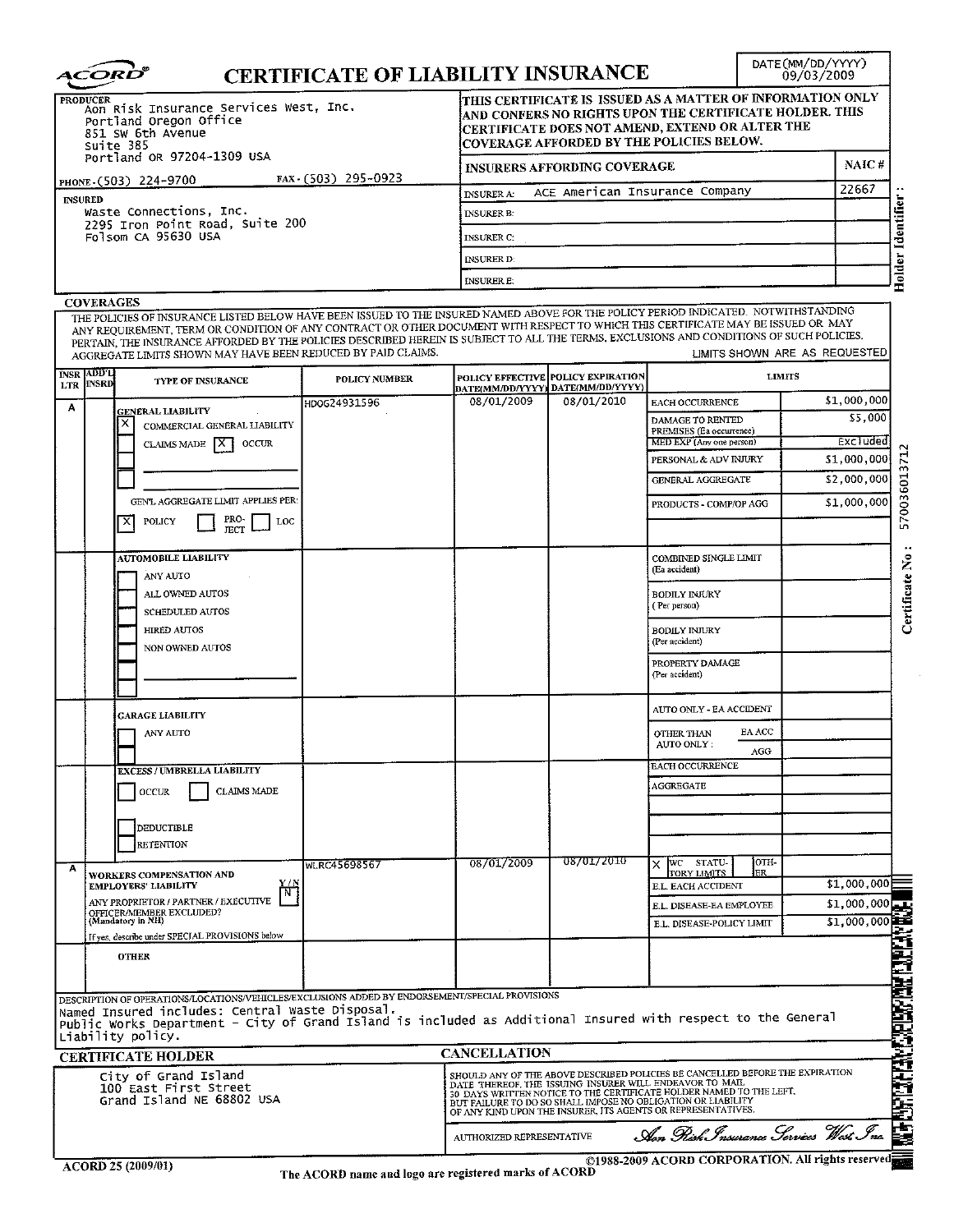

 $\mathbf{1}$ **Type of License Required:** Garbage Haulers License (entitles licensee to collect and transport both garbage and refuse) Refuse Haulers License (entitles licensee to haul only refuse) **Identification of Applicant:**  $\overline{2}$ Individual or Firm Identification  $a<sub>z</sub>$ LTSC, DBA Clark Baffers Sanktian **Business Name Business Address** <u>308/3842570</u> **Business Telephone** Miscellaneous Information:  $<sub>b</sub>$ </sub>  $\frac{384-2570}{\sqrt{aKRros.}$ Public Complaint Telephone (Sec. 17-19) Name Used on Vehicles (Sec. 17-18)  $\ast$ 3 **Residency Certification:** Individual Applicant – Resident of Hall County Name and Home Address of Individual: b. <u>A</u> Partnership or Corporation of Hall County<br>Name and Address of Resident Partner/Officer: Non-resident Individual or Corporation Name and Home Address of Appointed Resident Agent: List of Vehicles (Section 17-18) on Area PR Ins. Certificate **Required Documents to be Furnished:**  $\overline{3}$ a. Certificate of Insurance (Section 17-21) Should have or file Exercit mance Bond - Garbage Haulers Only (Section 17-22) Continued by Gand  $<sub>b</sub>$ </sub>  $\mathbf{c}$ . License Fee: Garbage - \$225.00; Refuse - \$75.00 (Section 17-15) d. Appointment of Resident Agent, if applicable (Section 17-16) e. *I* Equipment Inspection/Certificate from Health Department (Section 17-18) f.

Signature of Applicant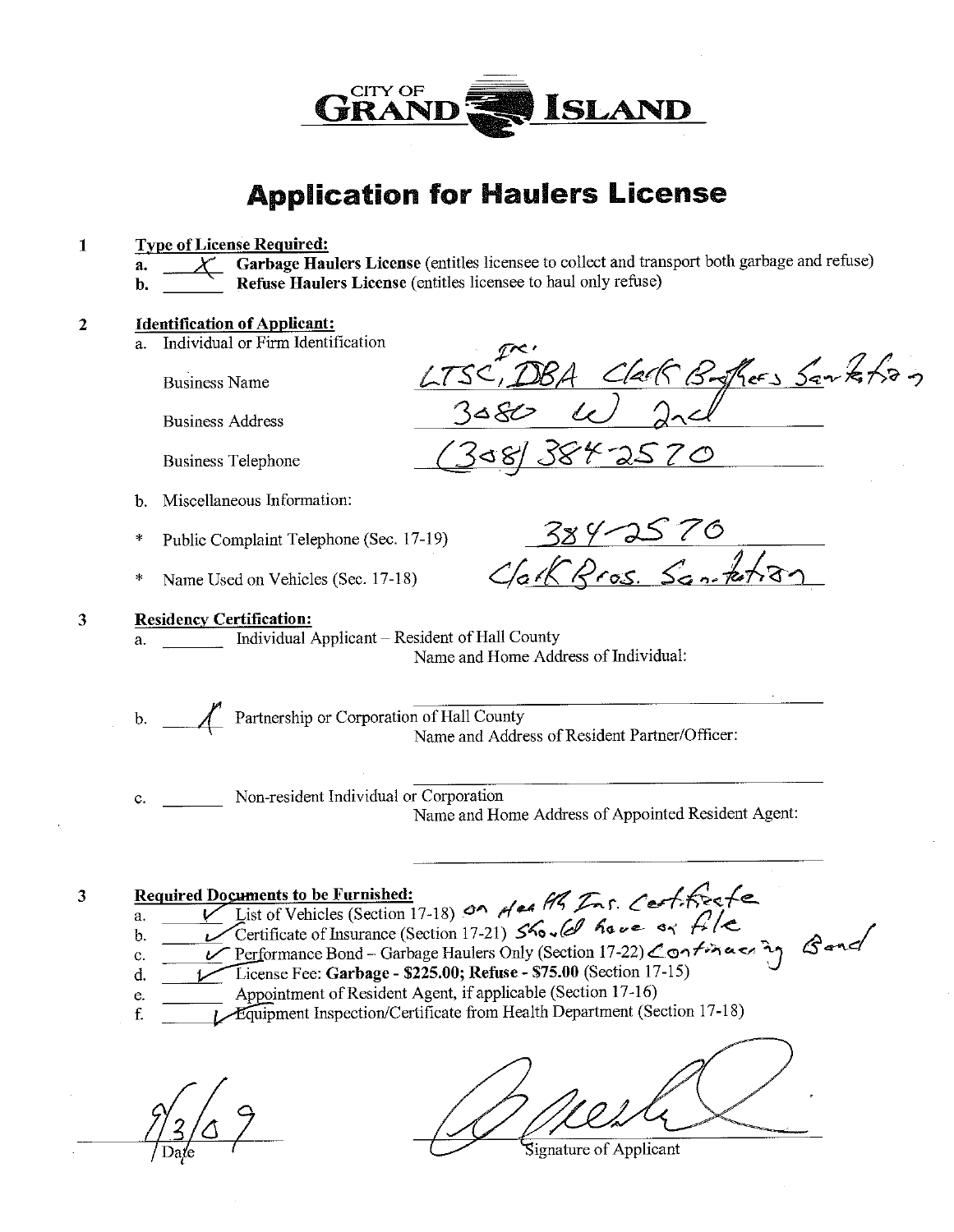e<br>Na

ដ្ឋើធ

| $\mathbf{a}$<br>B | ACORD.                                                                                                                                                                                                                                                                                                                                                                                                                | <b>CERTIFICATE OF LIABILITY INSURANCE</b> |                                  |                                         |                                                                                                                                                                                                                     |                 | 9/11/2009        |
|-------------------|-----------------------------------------------------------------------------------------------------------------------------------------------------------------------------------------------------------------------------------------------------------------------------------------------------------------------------------------------------------------------------------------------------------------------|-------------------------------------------|----------------------------------|-----------------------------------------|---------------------------------------------------------------------------------------------------------------------------------------------------------------------------------------------------------------------|-----------------|------------------|
| <b>PRODUCER</b>   | (402) 752-3700 FAX: (402) 752-3706<br>Krull Insurance Agency                                                                                                                                                                                                                                                                                                                                                          |                                           |                                  |                                         | THIS CERTIFICATE IS ISSUED AS A MATTER OF INFORMATION<br>ONLY AND CONFERS NO RIGHTS UPON THE CERTIFICATE<br>HOLDER THIS CERTIFICATE DOES NOT AMEND, EXTEND OR<br>ALTER THE COVERAGE AFFORDED BY THE POLICIES BELOW. |                 |                  |
|                   | 108 North Smith                                                                                                                                                                                                                                                                                                                                                                                                       |                                           |                                  |                                         |                                                                                                                                                                                                                     |                 |                  |
|                   | PO Box 200                                                                                                                                                                                                                                                                                                                                                                                                            |                                           |                                  | INSURERS AFFORDING COVERAGE             |                                                                                                                                                                                                                     | NAIC#           |                  |
| Kenesaw           | NE.                                                                                                                                                                                                                                                                                                                                                                                                                   | 68955                                     |                                  | INSURER A Employers Mutual              |                                                                                                                                                                                                                     | 21415           |                  |
| <b>INGURED</b>    | MID-NEBRASKA DISPOSAL, INC. AND LTSC, INC.                                                                                                                                                                                                                                                                                                                                                                            |                                           | INSURER D.                       |                                         |                                                                                                                                                                                                                     |                 |                  |
|                   |                                                                                                                                                                                                                                                                                                                                                                                                                       |                                           | INSURFR C:                       |                                         |                                                                                                                                                                                                                     |                 |                  |
|                   | <b>&amp; CLARK BROTHERS</b><br>3080 W 2ND ST                                                                                                                                                                                                                                                                                                                                                                          |                                           | INGURER D:                       |                                         |                                                                                                                                                                                                                     |                 |                  |
|                   | NE.<br>GRAND ISLAND                                                                                                                                                                                                                                                                                                                                                                                                   | 68803-5264                                | <b>INSURER E:</b>                |                                         |                                                                                                                                                                                                                     |                 |                  |
| <b>COVERAGES</b>  | THE POLICIES OF INSURANCE LISTIAD BELOW FAVE BEEN ISSUED TO THE INSURED NAMED ABOVE FOR THE POLICY PERIOD INDICATED. NOTWITHSTANDING ANY<br>REQUIREMENT, TERM OR CONDITION OF ANY CONTRACT OR OTHER DOCUMENT WITH RESPECT TO WHICH THIS CERTIFICATE MAY BE ISSUED OR MAY PERTAIN.<br>THE INSURANCE AFFORDED BY THE POLICIES DESCRIBED HEREIN IS SUBJECT TO ALL THE TERMS, EXCLUSIONS AND CONDITIONS OF SUCH POLICIES. |                                           |                                  |                                         |                                                                                                                                                                                                                     |                 |                  |
| INSRADD'L         | <u>AGGREGATE LIMITS SHOWN MAY HAVE BEEN REDUCED BY PAID CLAIMS.</u>                                                                                                                                                                                                                                                                                                                                                   | POLICY NUMBER                             |                                  | POLICY EFFECTIVE POLICY EXPIRATION      |                                                                                                                                                                                                                     | <b>LIMITS</b>   |                  |
| <b>LIR INSED</b>  | TYPE OF INSURANCE.                                                                                                                                                                                                                                                                                                                                                                                                    |                                           |                                  |                                         | <b>EACH OCCURRENCE</b>                                                                                                                                                                                              | Ś.              | 1,000,000        |
|                   | GENERAL LIABILITY<br>х<br>COMMERCIAL GENERAL LIABILITY                                                                                                                                                                                                                                                                                                                                                                |                                           |                                  |                                         | DAMAGE TO RENTED<br>PREMISES (EA OCCURREDIC)                                                                                                                                                                        | 乐               | 100,000<br>5,000 |
| А                 | CLAIMS MADE   X   OCCUR                                                                                                                                                                                                                                                                                                                                                                                               | 3DS3875                                   | 4/1/2009                         | 4/1/2010                                | MED EXP (Any orie person)                                                                                                                                                                                           | Ŧ               | 1,000,000        |
|                   |                                                                                                                                                                                                                                                                                                                                                                                                                       |                                           |                                  |                                         | PERSONAL & ADV INJURY                                                                                                                                                                                               |                 | 2,000,000        |
|                   |                                                                                                                                                                                                                                                                                                                                                                                                                       |                                           |                                  |                                         | <b>GENFRAL AGGREGATE</b>                                                                                                                                                                                            |                 | 2,000,000        |
|                   | OEN'I, AGGREGATE LIMIT APTILIES PER:                                                                                                                                                                                                                                                                                                                                                                                  |                                           |                                  |                                         | PRODUCTS - COMP/OP AGG                                                                                                                                                                                              |                 |                  |
|                   | <b>R</b> ef<br>LOC                                                                                                                                                                                                                                                                                                                                                                                                    |                                           |                                  |                                         | COMBINED SINGLE LIMIT                                                                                                                                                                                               |                 |                  |
|                   | AUTOMOBILE LIABILITY                                                                                                                                                                                                                                                                                                                                                                                                  |                                           |                                  |                                         | (Ea accident)                                                                                                                                                                                                       |                 | 1,000,000        |
|                   | х<br>ANY AUTO                                                                                                                                                                                                                                                                                                                                                                                                         |                                           | 4/1/2009                         | 4/1/2010                                | <b>BOOILY INJURY</b>                                                                                                                                                                                                |                 |                  |
| A                 | ALL OWNED AUTOS                                                                                                                                                                                                                                                                                                                                                                                                       | 3.753875                                  |                                  |                                         | (Per person)                                                                                                                                                                                                        |                 |                  |
|                   | <b>SCHEDULED AUTOS</b>                                                                                                                                                                                                                                                                                                                                                                                                |                                           |                                  |                                         | <b>BODILY IN JURY</b>                                                                                                                                                                                               |                 |                  |
|                   | <b>HIRED AUTOS</b>                                                                                                                                                                                                                                                                                                                                                                                                    |                                           |                                  |                                         | (Por accident)                                                                                                                                                                                                      | IS.             |                  |
|                   | NON-OWNED AUTOS                                                                                                                                                                                                                                                                                                                                                                                                       |                                           |                                  |                                         | PROPERTY DAMAGE<br>(Par accident)                                                                                                                                                                                   | ۱.              |                  |
|                   | <b>GARAGE LIABILITY</b>                                                                                                                                                                                                                                                                                                                                                                                               |                                           |                                  |                                         | AUTO ONLY - EA ACCIDENT                                                                                                                                                                                             |                 |                  |
|                   | ANY AUTO                                                                                                                                                                                                                                                                                                                                                                                                              |                                           |                                  |                                         | OTHER THAN<br>AUTO ONLY:                                                                                                                                                                                            | <b>EAACC 14</b> |                  |
|                   |                                                                                                                                                                                                                                                                                                                                                                                                                       |                                           |                                  |                                         |                                                                                                                                                                                                                     | <u>AGG 1</u>    | 4,000,000        |
|                   | EXCESS/UMBRELLA LIABILITY                                                                                                                                                                                                                                                                                                                                                                                             |                                           |                                  |                                         | <b>EACH OCCURRENCE.</b>                                                                                                                                                                                             | l 51<br>İ\$     | 4,000,000        |
|                   | CLAIMS MADE<br>OCCUR                                                                                                                                                                                                                                                                                                                                                                                                  |                                           |                                  |                                         | <b>AGGRE GATE</b>                                                                                                                                                                                                   |                 |                  |
|                   |                                                                                                                                                                                                                                                                                                                                                                                                                       |                                           | 4/1/2009                         | 1/1/2010                                |                                                                                                                                                                                                                     |                 |                  |
| А                 | <b>DEDITO TIBLE</b>                                                                                                                                                                                                                                                                                                                                                                                                   | 3J53875                                   |                                  |                                         |                                                                                                                                                                                                                     |                 |                  |
|                   | RETENTION \$                                                                                                                                                                                                                                                                                                                                                                                                          |                                           |                                  |                                         | WG STATU-<br>TORY LIMII S                                                                                                                                                                                           | ੰਨੂਮ<br>ER      |                  |
| А                 | WORKERS COMPENSATION AND<br><b>EMPLOYERS' LIABILITY</b>                                                                                                                                                                                                                                                                                                                                                               |                                           |                                  |                                         | <b>E.L. EACH ACCIDENT</b>                                                                                                                                                                                           |                 | 500,000          |
|                   | ANY PROPRIÉTOR/PARTNER/EXECUTIVE<br>OFFICER/MEMBER EXCLU/DED?                                                                                                                                                                                                                                                                                                                                                         | 3853875                                   | 4/1/2009                         | 4/1/2010                                | E.L. DISEASE - EA EMPLOYEE \$                                                                                                                                                                                       |                 | 500,000}         |
|                   | if yes, describe under<br>SPECIAL FROVISIONS below                                                                                                                                                                                                                                                                                                                                                                    |                                           |                                  |                                         | <b>E.L. DISEASE - POLICY LIMIT 15</b>                                                                                                                                                                               |                 | 500,000          |
|                   | OTHER                                                                                                                                                                                                                                                                                                                                                                                                                 |                                           |                                  |                                         |                                                                                                                                                                                                                     |                 |                  |
|                   |                                                                                                                                                                                                                                                                                                                                                                                                                       |                                           |                                  |                                         |                                                                                                                                                                                                                     |                 |                  |
|                   |                                                                                                                                                                                                                                                                                                                                                                                                                       |                                           |                                  |                                         |                                                                                                                                                                                                                     |                 |                  |
|                   | DESCRIPTION OF OPERATIONS/LOCATIONS/VEHICLES/EXCLUSIONS ADDED BY ENDORSEMENT/SPECIAL PROVISIONS                                                                                                                                                                                                                                                                                                                       |                                           |                                  |                                         |                                                                                                                                                                                                                     |                 |                  |
|                   | Copy of the policy is available upon request.                                                                                                                                                                                                                                                                                                                                                                         |                                           |                                  |                                         |                                                                                                                                                                                                                     |                 |                  |
|                   |                                                                                                                                                                                                                                                                                                                                                                                                                       |                                           |                                  |                                         |                                                                                                                                                                                                                     |                 |                  |
|                   |                                                                                                                                                                                                                                                                                                                                                                                                                       |                                           |                                  |                                         |                                                                                                                                                                                                                     |                 |                  |
|                   |                                                                                                                                                                                                                                                                                                                                                                                                                       |                                           | CANCELLATION                     |                                         |                                                                                                                                                                                                                     |                 |                  |
|                   | <b>CERTIFICATE HOLDER</b>                                                                                                                                                                                                                                                                                                                                                                                             |                                           |                                  |                                         | SHOULD ANY OF THE ABOVE DRECRIBED POLICIES BE CANCELLED BEFORE THE                                                                                                                                                  |                 |                  |
|                   | (402) 385-5486<br>CITY OF GRAND ISLAND                                                                                                                                                                                                                                                                                                                                                                                |                                           |                                  |                                         | EXPIRATION DATE THERFOF, THE ISSUING INSURER WILL ENDEAVOR TO MAIL                                                                                                                                                  |                 |                  |
|                   | RANAE EDWARDS                                                                                                                                                                                                                                                                                                                                                                                                         |                                           |                                  |                                         | J.O DAYS WRITTEN NOTICE TO THE CERTIFICATE HOLDER NAMED TO THE LEFT, BUT                                                                                                                                            |                 |                  |
|                   |                                                                                                                                                                                                                                                                                                                                                                                                                       |                                           |                                  |                                         | FAILURE TO DO SO SHALL IMPOSE NO OBLIGATION OR LIABILITY OF ANY KIND UPON THE                                                                                                                                       |                 |                  |
|                   |                                                                                                                                                                                                                                                                                                                                                                                                                       |                                           |                                  | INSURER, ITS AGENTS OR REPRESENTATIVES. |                                                                                                                                                                                                                     |                 |                  |
|                   |                                                                                                                                                                                                                                                                                                                                                                                                                       |                                           | <b>AUTHORIZED REPRESENTATIVE</b> |                                         |                                                                                                                                                                                                                     |                 |                  |
|                   |                                                                                                                                                                                                                                                                                                                                                                                                                       |                                           | John Longoria                    |                                         |                                                                                                                                                                                                                     |                 |                  |

 $\mathcal{A}^{\mathcal{A}}$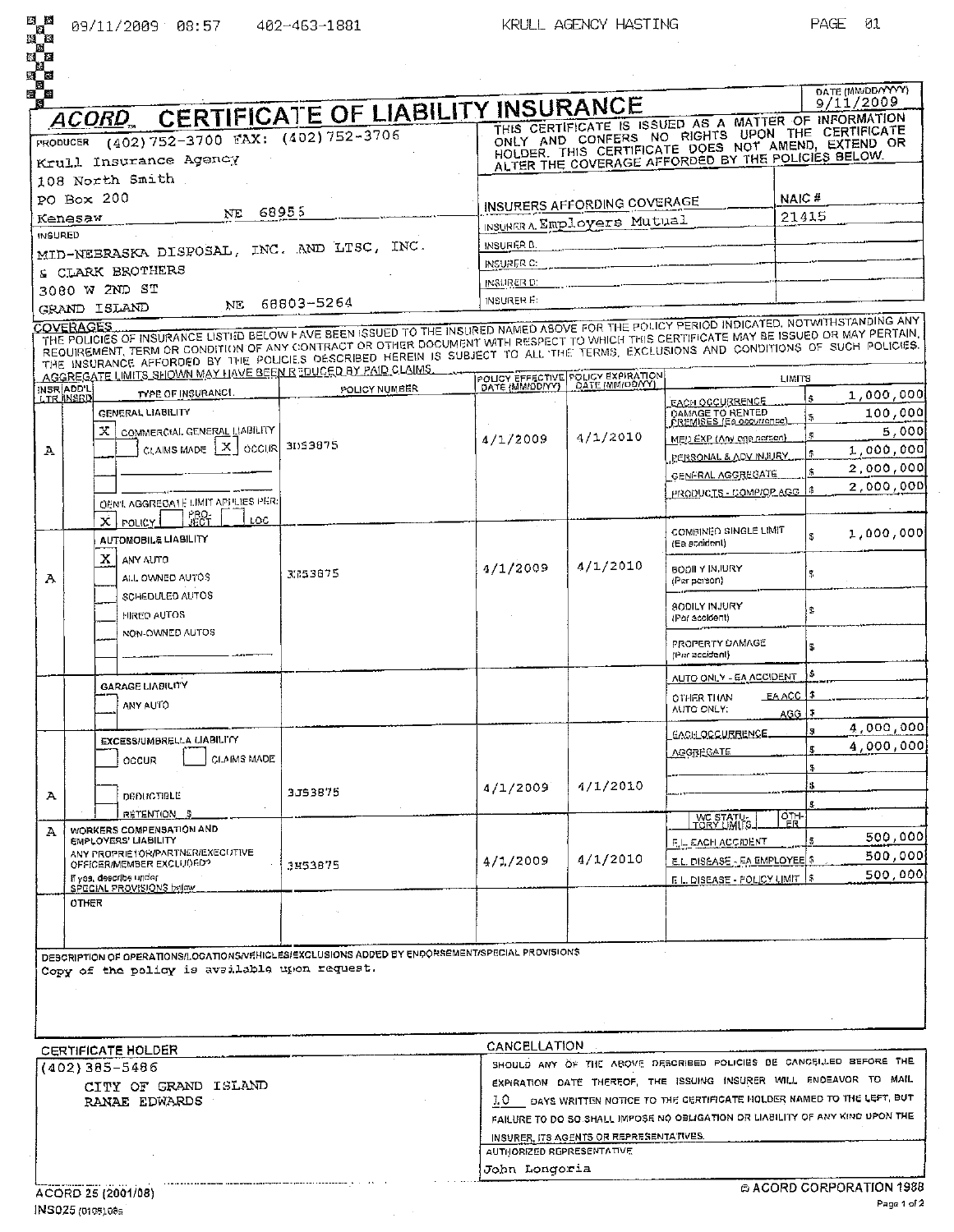

| a <sub>x</sub> | Individual or Firm Identification                                                                   |                                                                                     |
|----------------|-----------------------------------------------------------------------------------------------------|-------------------------------------------------------------------------------------|
|                | <b>Business Name</b>                                                                                | Heartland Disposal<br>2423 W Old Kinecin Huy                                        |
|                | <b>Business Address</b>                                                                             |                                                                                     |
|                | <b>Business Telephone</b>                                                                           | $308$ $382 - 1683$                                                                  |
| b.             | Miscellaneous Information:                                                                          |                                                                                     |
| *              | Public Complaint Telephone (Sec. 17-19)                                                             |                                                                                     |
| *              | Name Used on Vehicles (Sec. 17-18)                                                                  | 88-382-1683<br>Hrartland Dispessal                                                  |
| a.             | <b>Residency Certification:</b><br>Individual Applicant – Resident of Hall County                   | Name and Home Address of Individual:                                                |
| $\mathbf{b}$ . | Fartnership or Corporation of Hall County                                                           | Name and Address of Resident Partner/Officer:                                       |
|                | Non-resident Individual or Corporation<br>c.                                                        | Tom Umnel 515 S Stady Dend Rd<br>Name and Home Address of Appointed Resident Agent: |
| a.             | <b>Required Documents to be Furnished:</b><br>List of Vehicles (Section 17-18)                      |                                                                                     |
| b.<br>c.       | Certificate of Insurance (Section 17-21)<br>Performance Bond - Garbage Haulers Only (Section 17-22) |                                                                                     |
| d.             | License Fee: Garbage - \$225.00; Refuse - \$75.00 (Section 17-15)                                   |                                                                                     |
| е.             | Appointment of Resident Agent, if applicable (Section 17-16)                                        | Equipment Inspection/Certificate from Health Department (Section 17-18)             |
| f.             |                                                                                                     |                                                                                     |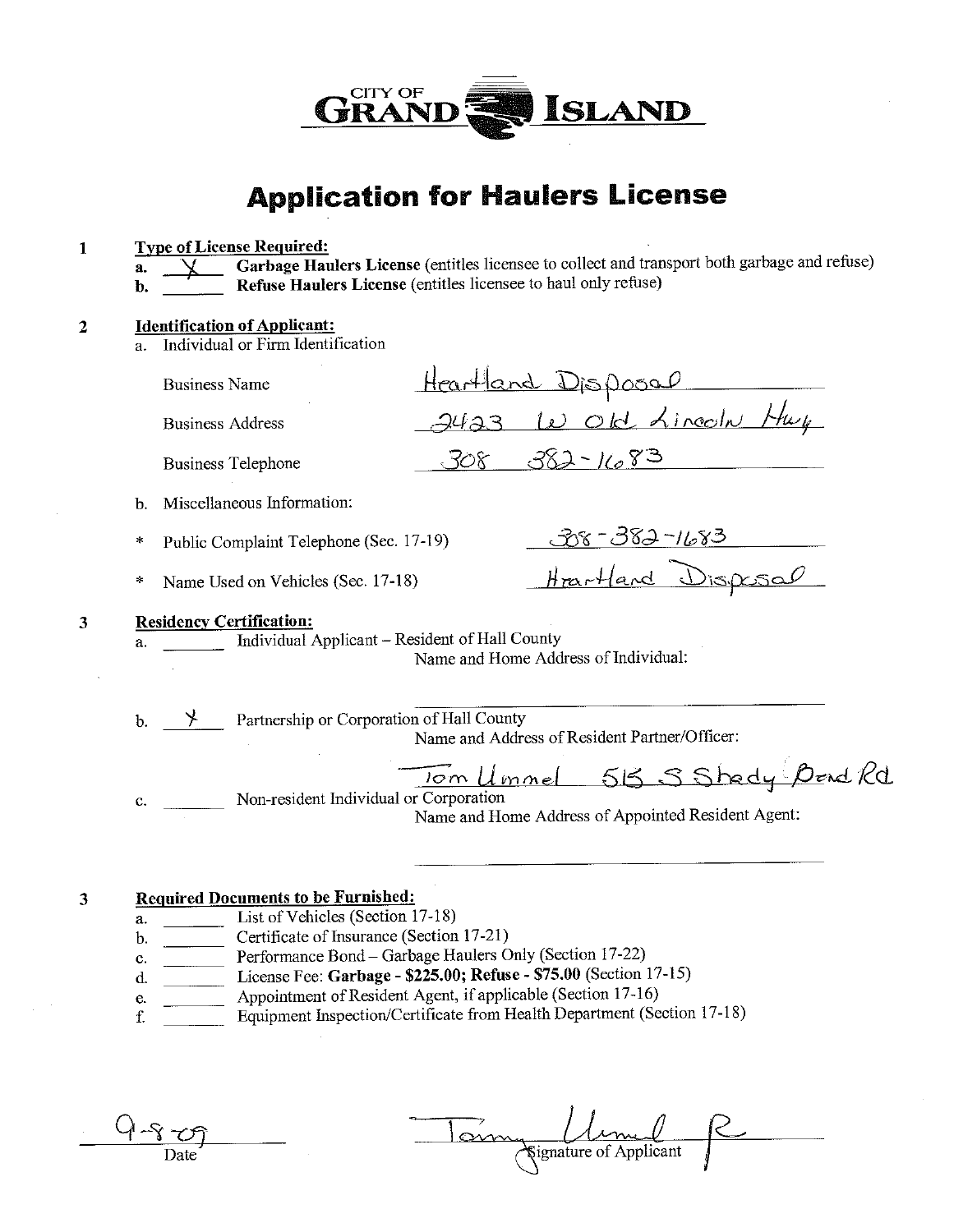|                               | ACORD                                                               | <b>CERTIFICATE OF LIABILITY INSURANCE</b>                                                                                                                                                                                                                                                                                                                                                                                                                                           |                   |                                                                           | OP ID KD<br><b>HEART-1</b>                                                                                                                                       | <b>DATE (MM/DD/YYYY)</b><br>06/16/09 |
|-------------------------------|---------------------------------------------------------------------|-------------------------------------------------------------------------------------------------------------------------------------------------------------------------------------------------------------------------------------------------------------------------------------------------------------------------------------------------------------------------------------------------------------------------------------------------------------------------------------|-------------------|---------------------------------------------------------------------------|------------------------------------------------------------------------------------------------------------------------------------------------------------------|--------------------------------------|
| <b>PRODUCER</b>               |                                                                     |                                                                                                                                                                                                                                                                                                                                                                                                                                                                                     |                   |                                                                           | THIS CERTIFICATE IS ISSUED AS A MATTER OF INFORMATION<br>ONLY AND CONFERS NO RIGHTS UPON THE CERTIFICATE                                                         |                                      |
|                               | Pathway Financial GI<br>2121 N Webb Rd, Ste 101                     |                                                                                                                                                                                                                                                                                                                                                                                                                                                                                     |                   |                                                                           | HOLDER, THIS CERTIFICATE DOES NOT AMEND, EXTEND OR<br>ALTER THE COVERAGE AFFORDED BY THE POLICIES BELOW.                                                         |                                      |
|                               | Grand Island NE 68803<br>Phone: 308-384-1100                        |                                                                                                                                                                                                                                                                                                                                                                                                                                                                                     |                   | INSURERS AFFORDING COVERAGE                                               |                                                                                                                                                                  | NAIC #                               |
| INSURED                       |                                                                     |                                                                                                                                                                                                                                                                                                                                                                                                                                                                                     | <b>INSURER A:</b> | EMC Ins Co                                                                |                                                                                                                                                                  |                                      |
|                               |                                                                     |                                                                                                                                                                                                                                                                                                                                                                                                                                                                                     | INSURER B.        |                                                                           |                                                                                                                                                                  | 25186                                |
|                               | HEARTLAND DISPOSAL                                                  |                                                                                                                                                                                                                                                                                                                                                                                                                                                                                     | INSURER C.        |                                                                           |                                                                                                                                                                  |                                      |
|                               | 2423 W OLD LINCOLN HWY<br>GRAND ISLAND NE 68803                     |                                                                                                                                                                                                                                                                                                                                                                                                                                                                                     | <b>INSURER D:</b> |                                                                           |                                                                                                                                                                  |                                      |
|                               |                                                                     |                                                                                                                                                                                                                                                                                                                                                                                                                                                                                     | <b>INGURER E:</b> |                                                                           |                                                                                                                                                                  |                                      |
| <b>COVERAGES</b>              |                                                                     |                                                                                                                                                                                                                                                                                                                                                                                                                                                                                     |                   |                                                                           |                                                                                                                                                                  |                                      |
|                               |                                                                     | THE POLICIES OF INSURANCE LISTED BELOW HAVE BEEN ISSUED TO THE INSURED NAMED ABOVE FOR THE POLICY PERIOD INDICATED, NOTWITHSTANDING<br>ANY REQUIREMENT, TERM OR CONDITION OF ANY CONTRACT OR OTHER DOCUMENT WITH RESPECT TO WHICH THIS CERTIFICATE MAY BE ISSUED OR<br>MAY PERTAIN THE INSURANCE AFFORDED BY THE POLICIES DESCRIBED HEREIN IS SUBJECT TO ALL THE TERMS, EXCLUSIONS AND CONDITIONS OF SUCH<br>POLICIES, AGGREGATE LIMITS SHOWN MAY HAVE BEEN REDUCED BY PAID CLAIMS. |                   |                                                                           |                                                                                                                                                                  |                                      |
| <b>INSRADDLE</b><br>LTR INSRC | TYPE OF INSURANCE                                                   | POLICY NUMBER                                                                                                                                                                                                                                                                                                                                                                                                                                                                       |                   | POLICY EFFECTIVE POLICY EXPIRATION  <br>DATE (MM/DD/YY)   DATE (MM/DD/YY) | <b>UMITS</b>                                                                                                                                                     |                                      |
|                               | GENERAL LIABILITY                                                   |                                                                                                                                                                                                                                                                                                                                                                                                                                                                                     |                   |                                                                           | EACH OCCURRENCE                                                                                                                                                  | \$10000.00                           |
| Α                             | x<br>COMMERCIAL GENERAL LIABILITY                                   | 4D15814                                                                                                                                                                                                                                                                                                                                                                                                                                                                             | 06/29/09          | 05/29/10                                                                  | <b>DAMAGE TO RENTED</b><br>PREMISES (Ea obcurence)                                                                                                               | \$100000                             |
|                               | CLAIMS MADE   X   OCCUR                                             |                                                                                                                                                                                                                                                                                                                                                                                                                                                                                     |                   |                                                                           | MED EXP (Any one person)                                                                                                                                         | s 5000                               |
|                               |                                                                     |                                                                                                                                                                                                                                                                                                                                                                                                                                                                                     |                   |                                                                           | PERSONAL & ADV INJURY                                                                                                                                            | \$1000000                            |
|                               |                                                                     |                                                                                                                                                                                                                                                                                                                                                                                                                                                                                     |                   |                                                                           | GENERAL AGGREGATE                                                                                                                                                | \$2000000                            |
|                               | GEN'L AGGREGATE LIMIT APPLIES PER:<br>PRO-<br>POLICY<br>LOC<br>JECT |                                                                                                                                                                                                                                                                                                                                                                                                                                                                                     |                   |                                                                           | PRODUCTS - COMPIOP AGG.                                                                                                                                          | ; s 2000000                          |
|                               | AUTOMOBILE LIABILITY<br>ANY AUTO                                    |                                                                                                                                                                                                                                                                                                                                                                                                                                                                                     |                   |                                                                           | COMBINED SINGLE LIMIT<br>(Ea accident)                                                                                                                           | \$1000000                            |
| А                             | ALL OWNED AUTOS<br>Χ<br><b>SCHEDULED AUTOS</b>                      | $4X1 - 58 - 14 - 10$                                                                                                                                                                                                                                                                                                                                                                                                                                                                | 06/29/09          | 06/29/10                                                                  | BODILY INJURY<br>(Par parson)                                                                                                                                    | £.                                   |
| А<br>Α                        | Х<br><b>HIRED AUTOS</b><br>х<br>NON-OWNED AUTOS                     |                                                                                                                                                                                                                                                                                                                                                                                                                                                                                     |                   |                                                                           | <b>BODILY INJURY</b><br>(Per accident)                                                                                                                           | s                                    |
|                               |                                                                     |                                                                                                                                                                                                                                                                                                                                                                                                                                                                                     |                   |                                                                           | PROPERTY DAMAGE<br>(Per accident)                                                                                                                                | $\mathfrak{F}$                       |
|                               | GARAGE LIABILITY                                                    |                                                                                                                                                                                                                                                                                                                                                                                                                                                                                     |                   |                                                                           | AUTO ONLY - EA ACCIDENT                                                                                                                                          | - 5                                  |
|                               | ANY AUTO                                                            |                                                                                                                                                                                                                                                                                                                                                                                                                                                                                     |                   |                                                                           | FA ACC ! S<br><b>OTHER THAN</b><br>AUTO ONLY<br>$AGG$ $\downarrow$ $S$                                                                                           |                                      |
|                               | EXCESS/UMBRELLA LIABILITY                                           |                                                                                                                                                                                                                                                                                                                                                                                                                                                                                     |                   |                                                                           | EACH OCCURRENCE                                                                                                                                                  | $\mathfrak T$                        |
|                               | <b>CLAIMS MADE</b><br>OCCUR                                         |                                                                                                                                                                                                                                                                                                                                                                                                                                                                                     |                   |                                                                           | AGGREGATE                                                                                                                                                        | Š                                    |
|                               |                                                                     |                                                                                                                                                                                                                                                                                                                                                                                                                                                                                     |                   |                                                                           |                                                                                                                                                                  | -3                                   |
|                               | <b>DEDUCTIBLE</b>                                                   |                                                                                                                                                                                                                                                                                                                                                                                                                                                                                     |                   |                                                                           |                                                                                                                                                                  | $\sim$                               |
|                               | RETENTION                                                           |                                                                                                                                                                                                                                                                                                                                                                                                                                                                                     |                   |                                                                           | ਾਸਦ<br>WG STATU                                                                                                                                                  | -S                                   |
|                               | WORKERS COMPENSATION AND<br><b>EMPLOYERS' LIABILITY</b>             | $4X1 - 58 - 14 - 10$                                                                                                                                                                                                                                                                                                                                                                                                                                                                | 06/29/09          |                                                                           | <b>X</b> TORY LIMITS<br>¦.€R<br>$06/29/10$   E.L. EACH ACCIDENT                                                                                                  | $\frac{1}{2}$ \$500000               |
| А                             | ANY PROPRIETOR/PARTNER/EXECUTIVE<br>OFFICER/MEMBER EXCLUDED?        |                                                                                                                                                                                                                                                                                                                                                                                                                                                                                     |                   |                                                                           | E.L. DISEASE - EA EMPLOYEE \$500000                                                                                                                              |                                      |
|                               | If yes, describe under<br>SPECIAL PROVISIONS below                  |                                                                                                                                                                                                                                                                                                                                                                                                                                                                                     |                   |                                                                           | E.L. DISEASE - POLICY LIMIT   \$ 500000                                                                                                                          |                                      |
| OTHER                         |                                                                     |                                                                                                                                                                                                                                                                                                                                                                                                                                                                                     |                   |                                                                           |                                                                                                                                                                  |                                      |
|                               |                                                                     |                                                                                                                                                                                                                                                                                                                                                                                                                                                                                     |                   |                                                                           |                                                                                                                                                                  |                                      |
|                               |                                                                     |                                                                                                                                                                                                                                                                                                                                                                                                                                                                                     |                   |                                                                           |                                                                                                                                                                  |                                      |
|                               | Garbage or Refuse Collection                                        | DESCRIPTION OF OPERATIONS / LOCATIONS / VEHICLES / EXCLUSIONS ADDED BY ENDORSEMENT / SPECIAL PROVISIONS                                                                                                                                                                                                                                                                                                                                                                             |                   |                                                                           |                                                                                                                                                                  |                                      |
|                               |                                                                     | Recycling at 2403 W. Old Lincoln Hwy, Grand Island, NE.                                                                                                                                                                                                                                                                                                                                                                                                                             |                   |                                                                           |                                                                                                                                                                  |                                      |
|                               |                                                                     |                                                                                                                                                                                                                                                                                                                                                                                                                                                                                     |                   |                                                                           |                                                                                                                                                                  |                                      |
|                               |                                                                     |                                                                                                                                                                                                                                                                                                                                                                                                                                                                                     |                   |                                                                           |                                                                                                                                                                  |                                      |
|                               | <b>CERTIFICATE HOLDER</b>                                           |                                                                                                                                                                                                                                                                                                                                                                                                                                                                                     | CANCELLATION      |                                                                           |                                                                                                                                                                  |                                      |
|                               |                                                                     | CITYGI2                                                                                                                                                                                                                                                                                                                                                                                                                                                                             |                   |                                                                           | SHOULD ANY OF THE ABOVE DESCRIBED POLICIES BE CANCELLED BEFORE THE EXPIRATION                                                                                    |                                      |
|                               |                                                                     |                                                                                                                                                                                                                                                                                                                                                                                                                                                                                     |                   |                                                                           | DATE THEREOF, THE ISSUING INSURER WILL ENDEAVOR TO MAIL 30 [11] DAYS WRITTEN                                                                                     |                                      |
|                               | CITY OF GRAND ISLAND<br>RANAE EDWARDS                               |                                                                                                                                                                                                                                                                                                                                                                                                                                                                                     |                   |                                                                           | NOTICE TO THE CERTIFICATE HOLDER NAMED TO THE LEFT, BUT FAILURE TO DO SO SHALL<br>IMPOSE NO OBLIGATION OR LIABILITY OF ANY KIND UPON THE INSURER. ITS AGEN IS OR |                                      |
|                               | 100 E 1ST ST<br>GRAND ISLAND NE 68801                               |                                                                                                                                                                                                                                                                                                                                                                                                                                                                                     | REPRESENTATIVES.  |                                                                           |                                                                                                                                                                  |                                      |
|                               |                                                                     |                                                                                                                                                                                                                                                                                                                                                                                                                                                                                     |                   | AUTHORIZED REPRESENTATIVE                                                 |                                                                                                                                                                  |                                      |

© ACORD CORPORATION 1

 $\hat{\mathbf{v}}$ 

 $\mathcal{A}^{\mathcal{A}}$ 

l,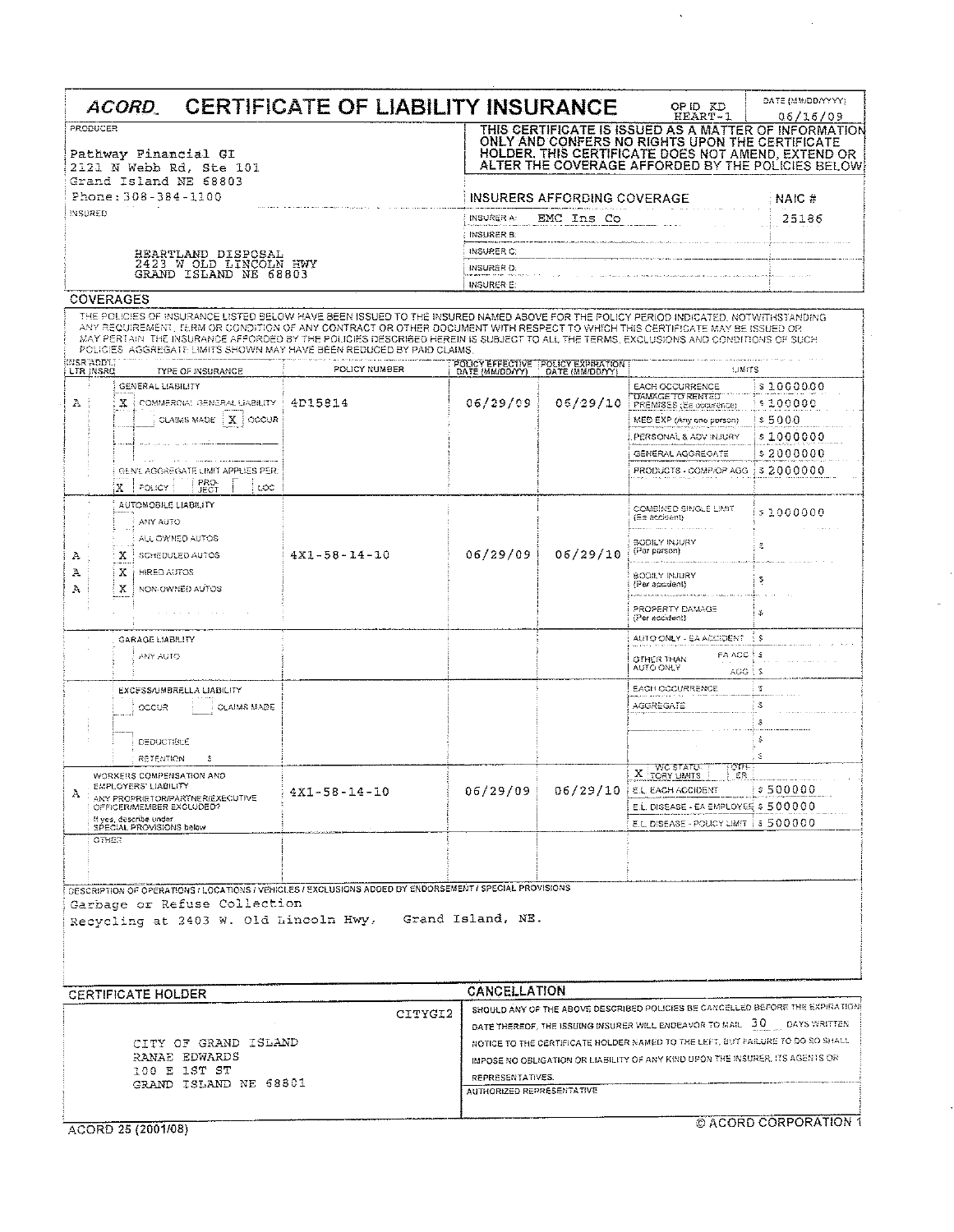

#### **Type of License Required:**  $\mathbf{1}$

 $\chi$  Garbage Haulers License (entitles licensee to collect and transport both garbage and refuse)

Refuse Haulers License (entitles licensee to haul only refuse)

#### **Identification of Applicant:**  $\overline{2}$

Individual or Firm Identification  $\mathbf{a}$ .

**Business Name** 

**Business Address** 

**Business Telephone** 

Miscellaneous Information:  $h_{\cdot}$ 

Public Complaint Telephone (Sec. 17-19)

Name Used on Vehicles (Sec. 17-18)

#### **Residency Certification:** 3

Individual Applicant – Resident of Hall County

Name and Home Address of Individual:

b. X Partnership or Corporation of Hall County Name and Address of Resident Partner/Officer:

c. Non-resident Individual or Corporation Name and Home Address of Appointed Resident Agent:

Mid-Nebreske Dispose, Inc.<br>3083882-7053 3080 W 2nd

382-7053<br>Mid-Nebraska Disposal, Inc.

#### 3 **Required Documents to be Furnished:**

- -
- d Documents to be Furnished:<br>
List of Vehicles (Section 17-18) on the HR Dept. Cert, of Inspection 7<br>
Certificate of Insurance (Section 17-21) Skould have so file<br>
Performance Bond Garbage Haulers Only (Section 17-22) Ou b. c.
	- License Fee: Garbage  $\frac{$25.00}{875.00}$ ; Refuse \$75.00 (Section 17-15)
	- Appointment of Resident Agent, if applicable (Section 17-16)
- e. Equipment Inspection/Certificate from Health Department (Section 17-18)  $f$

d.

Signature of Applicant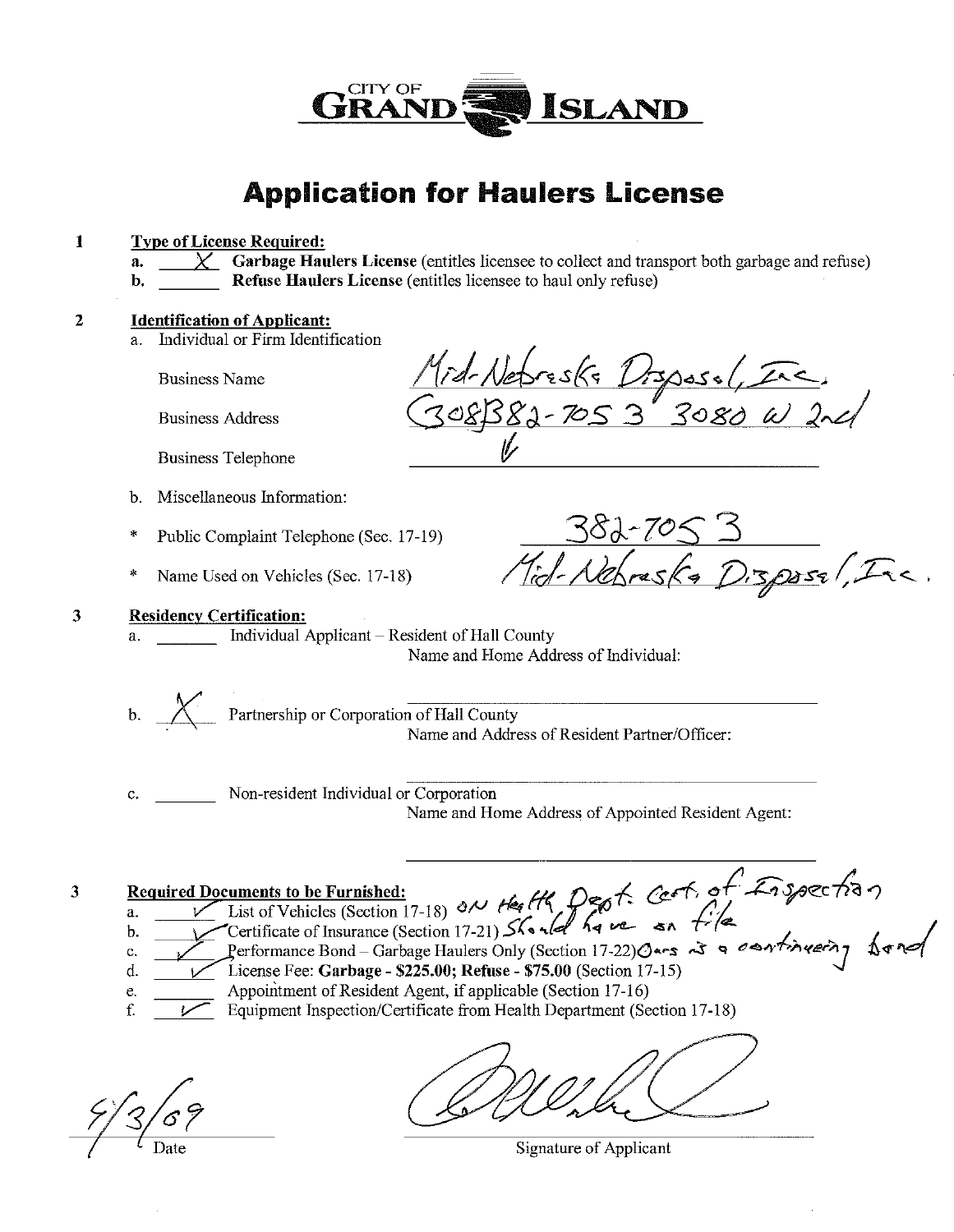$\sim 10$ 

| 83 B<br>in de la provincia de la provincia de la provincia de la provincia de la provincia de la provincia de la provi<br>De la provincia de la provincia de la provincia de la provincia de la provincia de la provincia de la provinci |                  | 09/11/2009<br>08:57                                                    | 402-463-1881                                                                                                                                                                                                                                                                                                                                                                                                          |                                            | KRULL AGENCY HASTING                    |                                                                                                                                                                                                                             | PAGE.                       | ด1                             |
|------------------------------------------------------------------------------------------------------------------------------------------------------------------------------------------------------------------------------------------|------------------|------------------------------------------------------------------------|-----------------------------------------------------------------------------------------------------------------------------------------------------------------------------------------------------------------------------------------------------------------------------------------------------------------------------------------------------------------------------------------------------------------------|--------------------------------------------|-----------------------------------------|-----------------------------------------------------------------------------------------------------------------------------------------------------------------------------------------------------------------------------|-----------------------------|--------------------------------|
| a a<br>长                                                                                                                                                                                                                                 |                  |                                                                        |                                                                                                                                                                                                                                                                                                                                                                                                                       |                                            |                                         |                                                                                                                                                                                                                             |                             | DATE (MM/DD/YYYY)<br>9/11/2009 |
|                                                                                                                                                                                                                                          | <b>PRODUCER</b>  | ACORD.<br>(402) 752-3700 FAX: (402) 752-3706<br>Krull Insurance Agency | <b>CERTIFICATE OF LIABILITY INSURANCE</b>                                                                                                                                                                                                                                                                                                                                                                             |                                            |                                         | THIS CERTIFICATE IS ISSUED AS A MATTER OF INFORMATION<br>ONLY AND CONFERS NO RIGHTS UPON THE CERTIFICATE<br>HOLDER. THIS CERTIFICATE DOES NOT AMEND, EXTEND OR<br>ALTER THE COVERAGE AFFORDED BY THE POLICIES BELOW.        |                             |                                |
|                                                                                                                                                                                                                                          |                  | 108 North Smith                                                        |                                                                                                                                                                                                                                                                                                                                                                                                                       |                                            |                                         |                                                                                                                                                                                                                             |                             |                                |
|                                                                                                                                                                                                                                          |                  | $PO$ Box 200                                                           |                                                                                                                                                                                                                                                                                                                                                                                                                       |                                            | INSURERS AFFORDING COVERAGE             |                                                                                                                                                                                                                             | NAIC#                       |                                |
|                                                                                                                                                                                                                                          | Kenesaw          | NE                                                                     | 68955                                                                                                                                                                                                                                                                                                                                                                                                                 |                                            | INSURER A Employers Mutual              |                                                                                                                                                                                                                             | 21415                       |                                |
| <b>INSURED</b>                                                                                                                                                                                                                           |                  | MID-NEBRASKA DISPOSAL, INC. AND LTSC, INC.                             |                                                                                                                                                                                                                                                                                                                                                                                                                       | INSUFIER B.                                |                                         |                                                                                                                                                                                                                             |                             |                                |
|                                                                                                                                                                                                                                          |                  | <b>6 CLARK BROTHERS</b>                                                |                                                                                                                                                                                                                                                                                                                                                                                                                       | INSURER C:                                 |                                         |                                                                                                                                                                                                                             |                             |                                |
|                                                                                                                                                                                                                                          |                  | 3080 W 2ND ST                                                          |                                                                                                                                                                                                                                                                                                                                                                                                                       | INGURER D'                                 |                                         |                                                                                                                                                                                                                             |                             |                                |
|                                                                                                                                                                                                                                          |                  | NE.<br>GRAND ISLAND                                                    | 68803-5264                                                                                                                                                                                                                                                                                                                                                                                                            | insurer e:                                 |                                         |                                                                                                                                                                                                                             |                             |                                |
|                                                                                                                                                                                                                                          | <b>COVERAGES</b> | AGGREGATE LIMITS SHOWN MAY HAVE BEEN REDUCED BY PAID CLAIMS.           | THE POLICIES OF INSURANCE LISTIED BELOW FAVE BEEN ISSUED TO THE INSURED NAMED ABOVE FOR THE POLICY PERIOD INDICATED. NOTWITHSTANDING ANY<br>REQUIREMENT, TERM OR CONDITION OF ANY CONTRACT OR OTHER DOCUMENT WITH RESPECT TO WHICH THIS CERTIFICATE MAY BE ISSUED OR MAY PERTAIN.<br>THE INSURANCE AFFORDED BY THE POLICIES DESCRIBED HEREIN IS SUBJECT TO ALL THE TERMS, EXCLUSIONS AND CONDITIONS OF SUCH POLICIES. |                                            | POLICY EFFECTIVE POLICY EXPIRATION      |                                                                                                                                                                                                                             | <b>LIMITS</b>               |                                |
|                                                                                                                                                                                                                                          | INSRADD'L        | TYPE OF INSURANCI.                                                     | <b>POLICY NUMBER</b>                                                                                                                                                                                                                                                                                                                                                                                                  |                                            |                                         |                                                                                                                                                                                                                             | '\$                         | 1.000,000                      |
|                                                                                                                                                                                                                                          |                  | <b>GENERAL LIABILITY</b>                                               |                                                                                                                                                                                                                                                                                                                                                                                                                       |                                            |                                         | EACH OCCURRENCE<br>DAMAGE TO RENTED                                                                                                                                                                                         | 15                          | 100,000                        |
|                                                                                                                                                                                                                                          |                  | х<br>COMMERCIAL GENERAL LIABILITY<br>CLAIMS MADE X   OCCUR 3D53875     |                                                                                                                                                                                                                                                                                                                                                                                                                       | 4/1/2009                                   | 4/1/2010                                | MED EXP (Any one person)                                                                                                                                                                                                    |                             | 5,000                          |
| A                                                                                                                                                                                                                                        |                  |                                                                        |                                                                                                                                                                                                                                                                                                                                                                                                                       |                                            |                                         | PERSONAL & ADV INJURY                                                                                                                                                                                                       |                             | 1.000,000                      |
|                                                                                                                                                                                                                                          |                  |                                                                        |                                                                                                                                                                                                                                                                                                                                                                                                                       |                                            |                                         | <b>GENFRAL AGGREGATE</b>                                                                                                                                                                                                    |                             | 2,000,000<br>2,000,000         |
|                                                                                                                                                                                                                                          |                  | OEN'I, AGGRECATE LIMIT APPLIES PER:                                    |                                                                                                                                                                                                                                                                                                                                                                                                                       |                                            |                                         | PRODUCTS - COMPIOP AGG                                                                                                                                                                                                      |                             |                                |
|                                                                                                                                                                                                                                          |                  | 罪?F<br>LOC<br>x<br>POLICY_<br>AUTOMOBILE LIABILITY                     |                                                                                                                                                                                                                                                                                                                                                                                                                       |                                            |                                         | COMBINED SINGLE LIMIT<br>(Ea accident)                                                                                                                                                                                      |                             | 1,000,000                      |
| А                                                                                                                                                                                                                                        |                  | X<br>ANY AUTO<br>ALL OWNED AUTOS                                       | 3,753875                                                                                                                                                                                                                                                                                                                                                                                                              | 4/1/2009                                   | 4/1/2010                                | BODILY INJURY<br>(Per person)                                                                                                                                                                                               | g.                          |                                |
|                                                                                                                                                                                                                                          |                  | SCHEDULED AUTOS<br>HIRED AUTOS<br>NON-OWNED AUTOS                      |                                                                                                                                                                                                                                                                                                                                                                                                                       |                                            |                                         | BODILY INJURY<br>(Por accident)                                                                                                                                                                                             | s                           |                                |
|                                                                                                                                                                                                                                          |                  |                                                                        |                                                                                                                                                                                                                                                                                                                                                                                                                       |                                            |                                         | PROPERTY DAMAGE<br>(Par accident)                                                                                                                                                                                           | 5.                          |                                |
|                                                                                                                                                                                                                                          |                  | <b>GARAGE LIABILITY</b>                                                |                                                                                                                                                                                                                                                                                                                                                                                                                       |                                            |                                         | <b>NUTO ONLY - EA ACCIDENT</b>                                                                                                                                                                                              |                             |                                |
|                                                                                                                                                                                                                                          |                  | ANY AUTO                                                               |                                                                                                                                                                                                                                                                                                                                                                                                                       |                                            |                                         | OTHER THAN<br>AUTO ONLY:                                                                                                                                                                                                    | EAACC 5<br>$AGG$ $\uparrow$ |                                |
|                                                                                                                                                                                                                                          |                  |                                                                        |                                                                                                                                                                                                                                                                                                                                                                                                                       |                                            |                                         | <b><i>EACH OCCURRENCE.</i></b>                                                                                                                                                                                              |                             | 4,000,000                      |
|                                                                                                                                                                                                                                          |                  | EXCESS/UMBRELLA LIABILITY<br>CLAIMS MADE<br>OCCUR                      |                                                                                                                                                                                                                                                                                                                                                                                                                       |                                            |                                         | <b>AGGREGATE</b>                                                                                                                                                                                                            |                             | 4.000,000                      |
|                                                                                                                                                                                                                                          |                  |                                                                        |                                                                                                                                                                                                                                                                                                                                                                                                                       |                                            |                                         |                                                                                                                                                                                                                             |                             |                                |
| А                                                                                                                                                                                                                                        |                  | DROUGTIBLE<br>RETENTION \$                                             | 3553875                                                                                                                                                                                                                                                                                                                                                                                                               | 4/1/2009                                   | 1/1/2010                                |                                                                                                                                                                                                                             |                             |                                |
| А                                                                                                                                                                                                                                        |                  | WORKERS COMPENSATION AND                                               |                                                                                                                                                                                                                                                                                                                                                                                                                       |                                            |                                         | WE STATU-                                                                                                                                                                                                                   | $\frac{1}{2}$               |                                |
|                                                                                                                                                                                                                                          |                  | <b>EMPLOYERS' LIABILITY</b><br>ANY PROPRIETOR/PARTNER/EXECUTIVE        |                                                                                                                                                                                                                                                                                                                                                                                                                       |                                            |                                         | F.L. EACH ACCIDENT                                                                                                                                                                                                          |                             | 500,000                        |
|                                                                                                                                                                                                                                          |                  | OFFICER/MEMBER EXCLUDED?<br>If yes, describe under                     | 3853875                                                                                                                                                                                                                                                                                                                                                                                                               | 4/1/2009                                   | 4/1/2010                                | E.L. DISEASE - EA EMPLOYEE \$                                                                                                                                                                                               |                             | 500,000)<br>500,000            |
|                                                                                                                                                                                                                                          |                  | SPECIAL PROVISIONS balow                                               |                                                                                                                                                                                                                                                                                                                                                                                                                       |                                            |                                         | E.L. DISEASE - POLICY LIMIT   \$                                                                                                                                                                                            |                             |                                |
|                                                                                                                                                                                                                                          | <b>OTHER</b>     |                                                                        |                                                                                                                                                                                                                                                                                                                                                                                                                       |                                            |                                         |                                                                                                                                                                                                                             |                             |                                |
|                                                                                                                                                                                                                                          |                  | Copy of the policy is available upon request.                          | DESCRIPTION OF OPERATIONS/LOCATIONS/VEHICLES/EXCLUSIONS ADDED BY ENDORSEMENT/SPECIAL PROVISIONS                                                                                                                                                                                                                                                                                                                       |                                            |                                         |                                                                                                                                                                                                                             |                             |                                |
|                                                                                                                                                                                                                                          |                  |                                                                        |                                                                                                                                                                                                                                                                                                                                                                                                                       |                                            |                                         |                                                                                                                                                                                                                             |                             |                                |
|                                                                                                                                                                                                                                          |                  | <b>CERTIFICATE HOLDER</b><br>$(402)$ 385-5486                          |                                                                                                                                                                                                                                                                                                                                                                                                                       | CANCELLATION                               |                                         | SHOULD ANY OF THE ABOVE DESCRIBED POLICIES BE CANCELLED BEFORE THE                                                                                                                                                          |                             |                                |
|                                                                                                                                                                                                                                          |                  | CITY OF GRAND ISLAND<br>RANAE EDWARDS                                  |                                                                                                                                                                                                                                                                                                                                                                                                                       | J.O                                        | INSURER, ITS AGENTS OR REPRESENTATIVES. | EXPIRATION DATE THEREOF, THE ISSUING INSURER WILL ENDEAVOR TO MAIL<br>DAYS WRITTEN NOTICE TO THE CERTIFICATE HOLDER NAMED TO THE LEFT, BUT<br>FAILURE TO DO SO SHALL IMPOSE NO OBLIGATION OR LIABILITY OF ANY KIND UPON THE |                             |                                |
|                                                                                                                                                                                                                                          |                  |                                                                        |                                                                                                                                                                                                                                                                                                                                                                                                                       | AUTHORIZED REPRESENTATIVE<br>John Longoria |                                         |                                                                                                                                                                                                                             |                             |                                |
|                                                                                                                                                                                                                                          |                  | ACORD 25 (2001/08)                                                     |                                                                                                                                                                                                                                                                                                                                                                                                                       |                                            |                                         |                                                                                                                                                                                                                             |                             | @ ACORD CORPORATION 1988       |

 $\mathbb{Z}^2$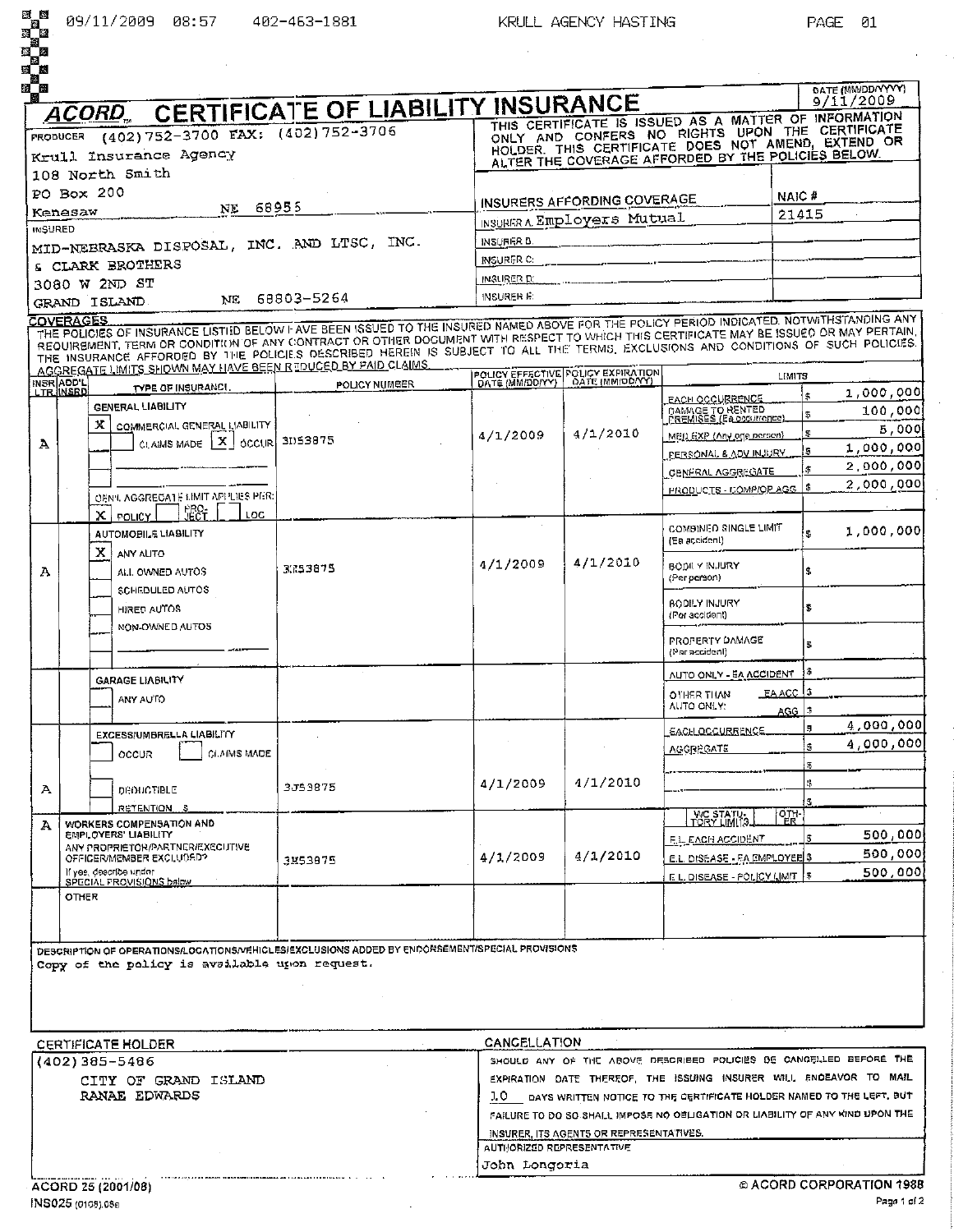

| 1            | <b>Type of License Required:</b><br>Garbage Haulers License (entitles licensee to collect and transport both garbage and refuse)<br>a.<br>Refuse Haulers License (entitles licensee to haul only refuse)<br>b. |
|--------------|----------------------------------------------------------------------------------------------------------------------------------------------------------------------------------------------------------------|
| $\mathbf{2}$ | <b>Identification of Applicant:</b><br>Individual or Firm Identification<br>a <sub>z</sub>                                                                                                                     |
|              | FULL CIRCLE,<br><b>Business Name</b>                                                                                                                                                                           |
|              | .<br>4331 JUERGEN RD<br>GRAND ISLAND, NE. 68801<br><b>Business Address</b>                                                                                                                                     |
|              | $308 - 384 - 4418$<br><b>Business Telephone</b>                                                                                                                                                                |
|              | Miscellaneous Information:<br>b.                                                                                                                                                                               |
|              | Public Complaint Telephone (Sec. 17-19)<br>$\ast$                                                                                                                                                              |
|              | <u> 308 - 384-4418</u><br>FULL C <del>I</del> RCLE, INC.<br>*<br>Name Used on Vehicles (Sec. 17-18)                                                                                                            |
| 3            | <b>Residency Certification:</b><br>Individual Applicant – Resident of Hall County<br>a.<br>Name and Home Address of Individual:                                                                                |
|              | Partnership or Corporation of Hall County<br>$\mathbf{b}$ .<br>Name and Address of Resident Partner/Officer:<br>STOO S. LOCUST ST.                                                                             |
|              | <u>GRAND ISLAND, NE. 68801</u><br>Non-resident Individual or Corporation<br>c.<br>Name and Home Address of Appointed Resident Agent:                                                                           |
|              |                                                                                                                                                                                                                |

#### **Required Documents to be Furnished:**  $\mathbf{3}$

- List of Vehicles (Section 17-18)  $\mathbf{v}$ a.
- $\overline{\nu}$ Certificate of Insurance (Section 17-21)  $\mathbf b$ .
- Performance Bond Garbage Haulers Only (Section 17-22) c.
- License Fee: Garbage \$225.00; Refuse \$75.00 (Section 17-15) d.  $\sim$
- Appointment of Resident Agent, if applicable (Section 17-16) e.
- Equipment Inspection/Certificate from Health Department (Section 17-18) f.

 $9/2/69$ 

Signature of Applicant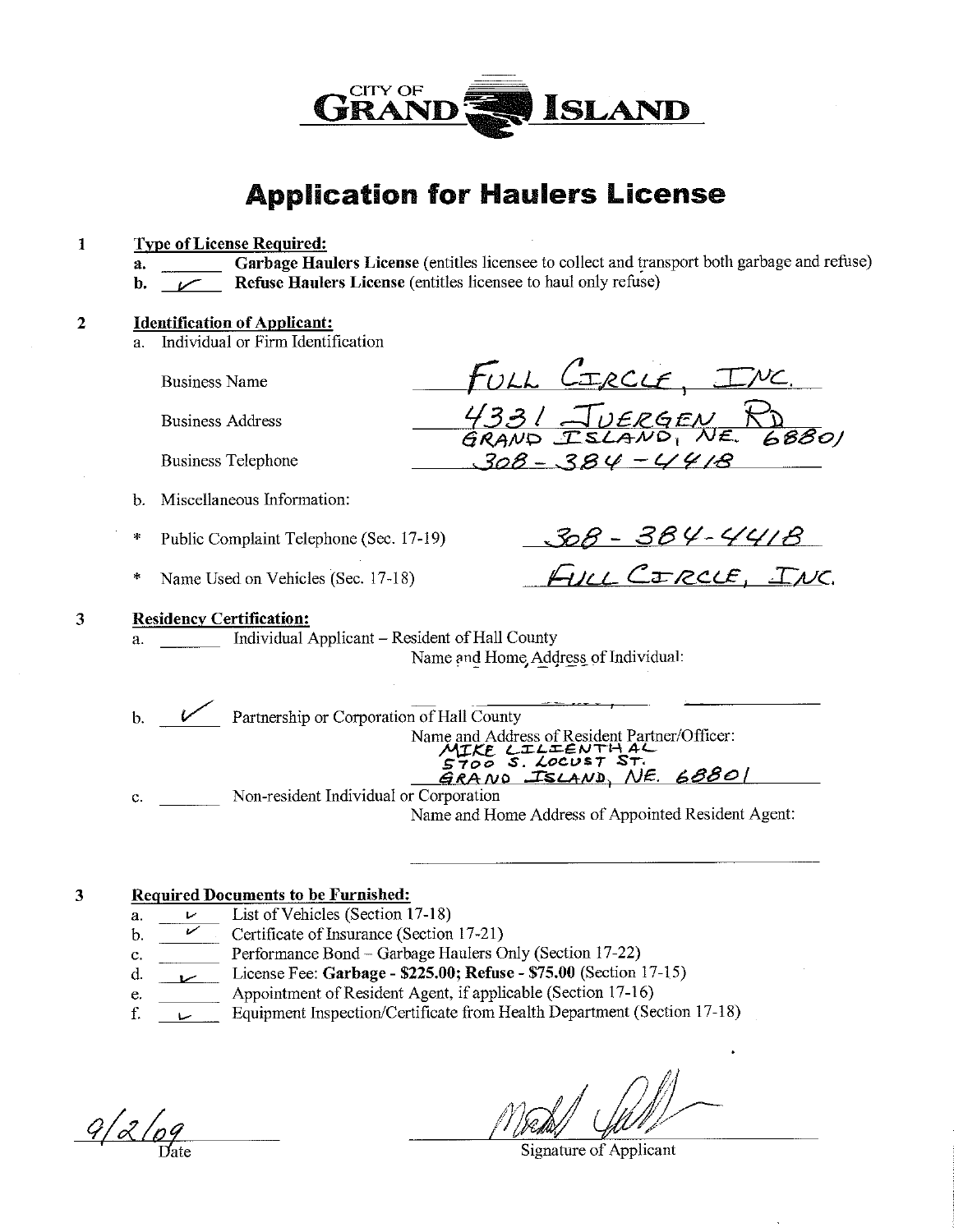| ACORD CERTIFICATE OF LIABILITY INSURANCE |  |
|------------------------------------------|--|
|                                          |  |

DATE (MM/DD/YYYY) 09-02-09

| PRODUCER              |                               | THIS CERTIFICATE IS ISSUED AS A MATTER OF INFORMATION<br>ONLY AND CONFERS NO RIGHTS UPON THE CERTIFICATE |       |  |  |  |
|-----------------------|-------------------------------|----------------------------------------------------------------------------------------------------------|-------|--|--|--|
|                       | Ryder-Rosacker-McCue & Huston | HOLDER. THIS CERTIFICATE DOES NOT AMEND, EXTEND OR                                                       |       |  |  |  |
| 509 W. Koenig St.     |                               | ALTER THE COVERAGE AFFORDED BY THE POLICIES BELOW.                                                       |       |  |  |  |
| <b>PO Box 1228</b>    |                               |                                                                                                          |       |  |  |  |
| Grand Island NE 68802 |                               | INSURERS AFFORDING COVERAGE                                                                              | NAIC# |  |  |  |
| <b>INSURED</b>        | Full Circle Inc.              | INSURER A: EMC Insurance Co                                                                              |       |  |  |  |
|                       | 4331 Juergen Rd               | <b>INSURER B:</b>                                                                                        |       |  |  |  |
|                       |                               | <b>INSURER C:</b>                                                                                        |       |  |  |  |
| Grand Island NE 68801 |                               | INSURER D:                                                                                               |       |  |  |  |
|                       |                               | <b>INSURER E:</b>                                                                                        |       |  |  |  |

#### **COVERAGES**

THE POLICIES OF INSURANCE LISTED BELOW HAVE BEEN ISSUED TO THE INSURED NAMED ABOVE FOR THE POLICY PERIOD INDICATED. NOTWITHSTANDING<br>ANY REQUIREMENT, TERM OR CONDITION OF ANY CONTRACT OR OTHER DOCUMENT WITH RESPECT TO WHICH

|   | INSRADD'L<br>LTR INSRD | <b>TYPE OF INSURANCE</b>                                                                                | POLICY NUMBER             | POLICY EFFECTIVE<br>DATE (MM/DD/YY) | POLICY EXPIRATION<br>DATE (MM/DD/YY) | <b>LIMITS</b>                                 |                         |
|---|------------------------|---------------------------------------------------------------------------------------------------------|---------------------------|-------------------------------------|--------------------------------------|-----------------------------------------------|-------------------------|
|   |                        | <b>GENERAL LIABILITY</b>                                                                                |                           |                                     |                                      | <b>EACH OCCURRENCE</b>                        | $s$ 1,000,000           |
| Α |                        | Χ<br>COMMERCIAL GENERAL LIABILITY                                                                       | 3D64881                   | $01 - 10 - 09$                      | $01 - 10 - 10$                       | DAMAGE TO RENTED<br>PREMISES (Ea occurence).  | $\,$ \$ 100,000         |
|   |                        | CLAIMS MADE X<br><b>OCCUR</b>                                                                           |                           |                                     |                                      | MED EXP (Any one person)                      | s, 5,000                |
|   |                        |                                                                                                         | $\mathcal{I}=\mathcal{I}$ |                                     |                                      | PERSONAL & ADV INJURY                         | $\frac{1}{3}$ 1,000,000 |
|   |                        |                                                                                                         |                           |                                     |                                      | GENERAL AGGREGATE                             | $s$ 2,000,000           |
|   |                        | GEN'L AGGREGATE LIMIT APPLIES PER:                                                                      |                           |                                     |                                      | PRODUCTS - COMP/OP AGG                        | $s$ 2,000,000           |
|   |                        | PRO-<br>Х<br>POLICY<br>LOC                                                                              |                           |                                     |                                      |                                               |                         |
| А |                        | <b>AUTOMOBILE LIABILITY</b><br>Χ<br>ANY AUTO                                                            | 3E64881                   | 01-10-09                            | $01-10-10$                           | <b>COMBINED SINGLE LIMIT</b><br>(Ea accident) | $\,$ s 1,000,000        |
|   |                        | ALL OWNED AUTOS<br>SCHEDULED AUTOS                                                                      |                           |                                     |                                      | <b>BODILY INJURY</b><br>(Per person)          | \$                      |
|   |                        | х<br><b>HIRED AUTOS</b><br>Χ<br>NON-OWNED AUTOS                                                         |                           |                                     |                                      | <b>BODILY INJURY</b><br>(Per accident)        | \$                      |
|   |                        |                                                                                                         |                           |                                     |                                      | PROPERTY DAMAGE<br>(Per accident)             | s                       |
|   |                        | <b>GARAGE LIABILITY</b>                                                                                 |                           |                                     |                                      | AUTO ONLY - EA ACCIDENT                       | s                       |
|   |                        | ANY AUTO                                                                                                |                           |                                     |                                      | EA ACC<br>OTHER THAN                          | ${\bf 3}$               |
|   |                        |                                                                                                         |                           |                                     |                                      | AUTO ONLY:<br>AGG.                            | $\mathbf{s}$            |
|   |                        | <b>EXCESS/UMBRELLA LIABILITY</b>                                                                        |                           |                                     |                                      | EACH OCCURRENCE                               | s 2,000,000             |
| А |                        | X.<br><b>OCCUR</b><br><b>CLAIMS MADE</b>                                                                | 3J64881                   | 01-10-09                            | 01-10-10                             | <b>AGGREGATE</b>                              | s 2,000,000             |
|   |                        |                                                                                                         |                           |                                     |                                      |                                               | \$                      |
|   |                        | <b>DEDUCTIBLE</b>                                                                                       |                           |                                     |                                      |                                               | \$                      |
|   |                        | $\approx 10.000$<br>х<br><b>RETENTION</b>                                                               |                           |                                     |                                      |                                               | £.                      |
|   |                        | <b>WORKERS COMPENSATION AND</b>                                                                         |                           |                                     |                                      | WC STATU-<br>TORY LIMITS<br>떒<br>Χ            |                         |
| Α |                        | <b>EMPLOYERS' LIABILITY</b><br>ANY PROPRIETOR/PARTNER/EXECUTIVE                                         | 3H64881                   | 01-10-09                            | $01 - 10 - 10$                       | E.L. EACH ACCIDENT                            | $s$ 500.000             |
|   |                        | OFFICER/MEMBER EXCLUDED?                                                                                |                           |                                     |                                      | E.L. DISEASE - EA EMPLOYEE                    | s 500,000               |
|   |                        | If yes, describe under<br>SPECIAL PROVISIONS below                                                      |                           |                                     |                                      | E.L. DISEASE - POLICY LIMIT                   | \$500,000               |
|   | <b>OTHER</b>           |                                                                                                         |                           |                                     |                                      |                                               |                         |
|   |                        | DESCRIPTION OF OPERATIONS / LOCATIONS / VEHICLES / EXCLUSIONS ADDED BY ENDORSEMENT / SPECIAL PROVISIONS |                           |                                     |                                      |                                               |                         |
|   |                        |                                                                                                         |                           |                                     |                                      |                                               |                         |
|   |                        |                                                                                                         |                           |                                     |                                      |                                               |                         |
|   |                        | Fax: 308-385-5486                                                                                       |                           |                                     |                                      |                                               |                         |
|   |                        |                                                                                                         |                           |                                     |                                      |                                               |                         |
|   |                        | <b>CERTIFICATE HOLDER</b>                                                                               |                           | CANCELLATION                        |                                      |                                               |                         |

| City of Grand Island<br>Attn: RaNae Edwards - City Clerk<br>PO Box 1968<br>Grand Island, NE 68802 | SHOULD ANY OF THE ABOVE DESCRIBED POLICIES BE CANCELLED BEFORE THE EXPIRATION<br>DATE THEREOF, THE ISSUING INSURER WILL ENDEAVOR TO MAIL $30$ DAYS WRITTEN<br>NOTICE TO THE CERTIFICATE HOLDER NAMED TO THE LEFT, BUT FAILURE TO DO SO SHALL<br>IMPOSE NO OBLIGATION OR LIABILITY OF ANY KIND UPON THE INSURER. ITS AGENTS OR<br>REPRESENTATIVES. |
|---------------------------------------------------------------------------------------------------|---------------------------------------------------------------------------------------------------------------------------------------------------------------------------------------------------------------------------------------------------------------------------------------------------------------------------------------------------|
|                                                                                                   | $\langle$ LB><br><b>AUTHORIZED REPRESENTATIVE</b><br>Bortholaon<br>Loura                                                                                                                                                                                                                                                                          |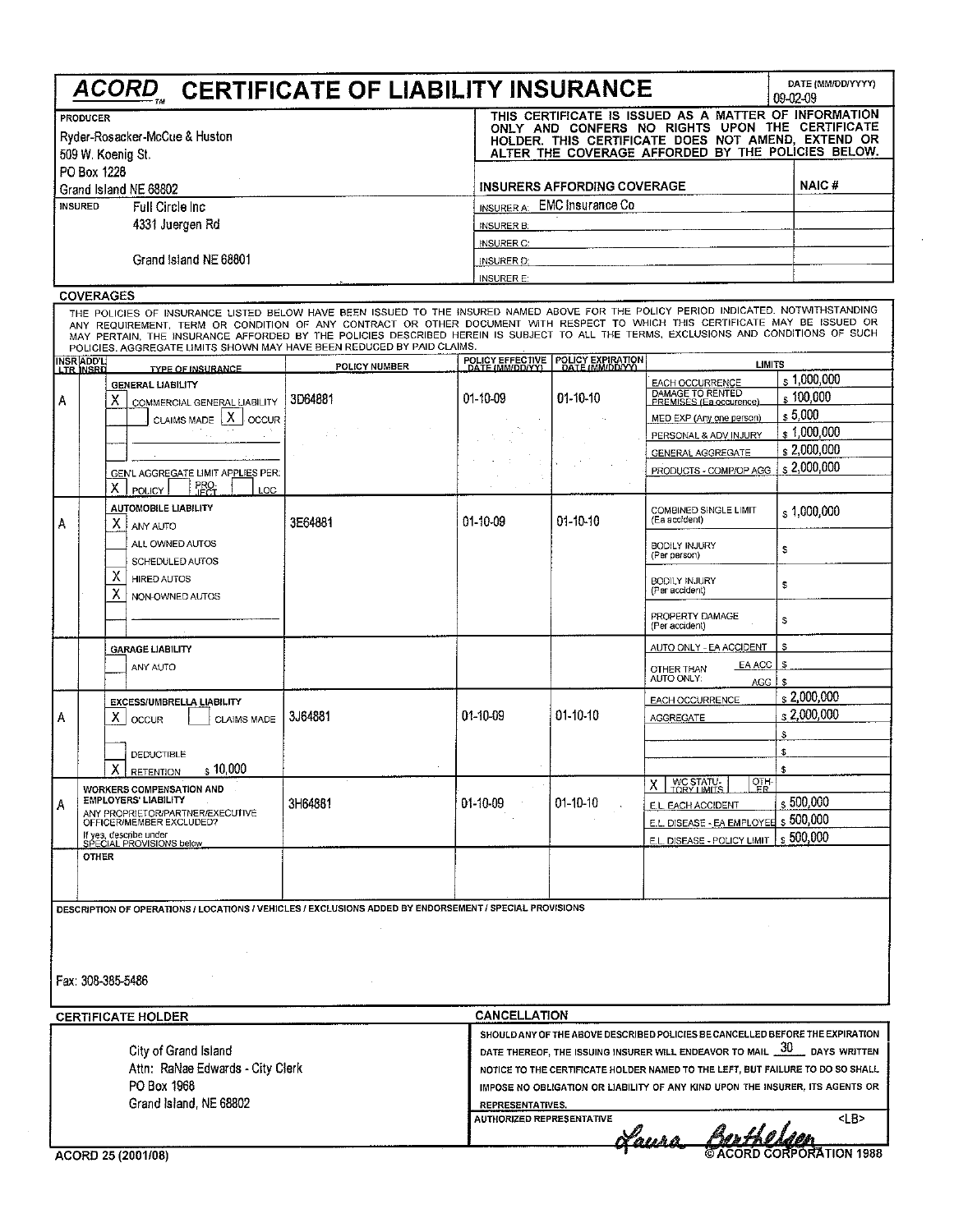

#### $\mathbf{1}$ **Type of License Required:**

Garbage Haulers License (entitles licensee to collect and transport both garbage and refuse) Refuse Haulers License (entitles licensee to haul only refuse)

308) 384-1690

#### **Identification of Applicant:**  $\mathbf{2}$

Individual or Firm Identification a.

**Business Name** 

**Business Address** 

**Business Telephone** 

- Miscellaneous Information: b.
- Public Complaint Telephone (Sec. 17-19) \*
- Name Used on Vehicles (Sec. 17-18)

**Residency Certification:**  $\mathbf{3}$ 

Individual Applicant - Resident of Hall County

Name and Home Address of Individual:

rrel

d Onel 1516 S Gumbul Pf<br>n of Hall County 91 NE 6630 Partnership or Corporation of Hall County

Ouil 1516 Stronbard Pd 127 NEggs

O'Neill Transportation ad Evignit, UC<br>1870 W. Old Potash Highway

(308) 380-60<sup>3</sup>2

Trasportato

 $\mathbf{c}.$ 

 $\mathbf{a}$ 

d.

Non-resident Individual or Corporation Name and Home Address of Appointed Resident Agent:

**Required Documents to be Furnished:** 3

- List of Vehicles (Section 17-18)
- Certificate of Insurance (Section 17-21)
- b. Performance Bond - Garbage Haulers Only (Section 17-22) c.
	- License Fee: Garbage \$225.00; Refuse \$75.00 (Section 17-15)
	- Appointment of Resident Agent, if applicable (Section 17-16) ルな
- e. Equipment Inspection/Certificate from Health Department (Section 17-18) f.

Date

Signature of Applicant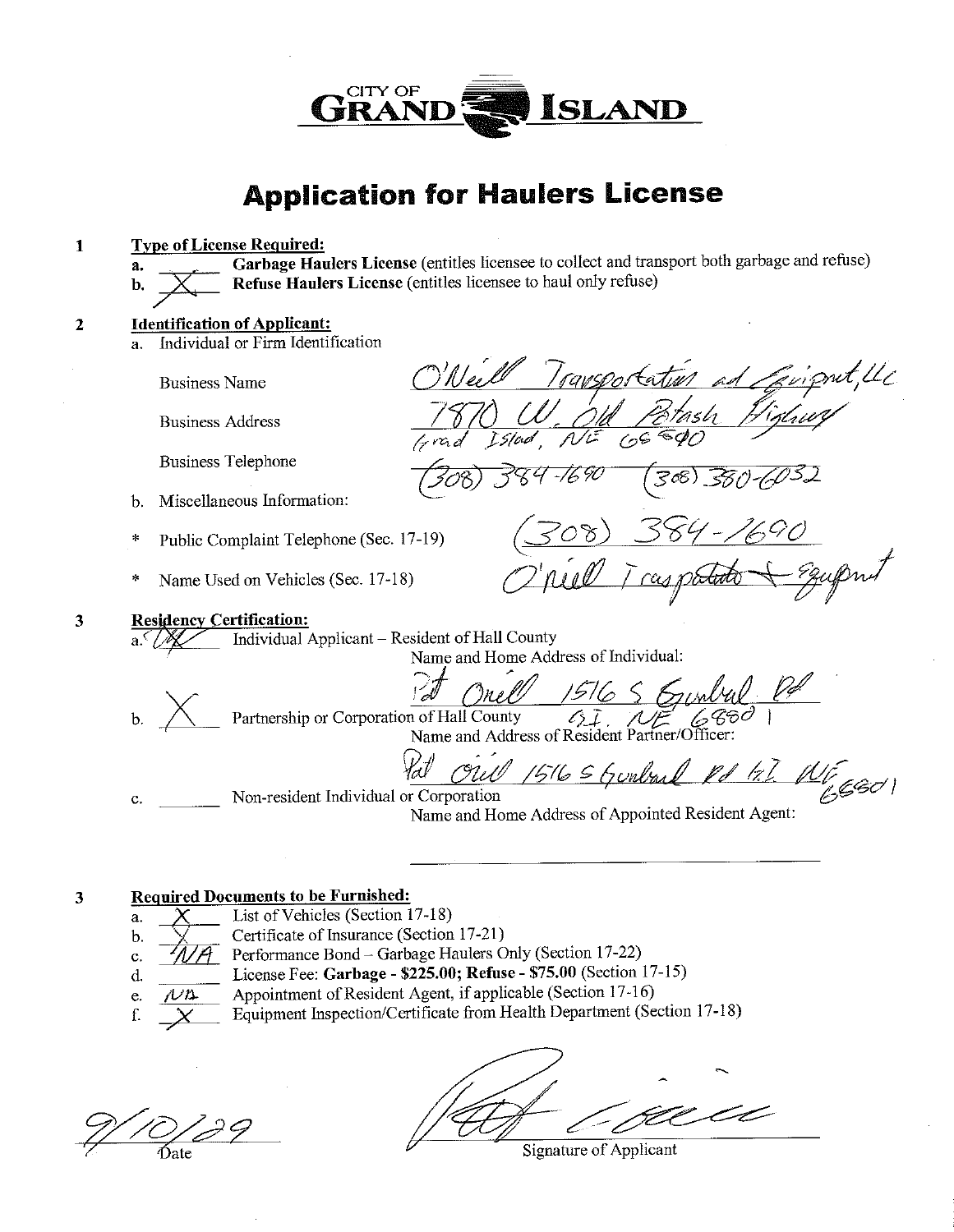|         |                   | $^{\prime}$ 0<br><i><b>ACORD</b></i>                                                                                                                                                                                                                                                                                                                                                                                                                                                 | CERTIFICATE OF LIABILITY INSURANCE |                                  |                                                                           |                                                                                                          | DATE (MM/DD/YYYY)<br>7/10/2009 |
|---------|-------------------|--------------------------------------------------------------------------------------------------------------------------------------------------------------------------------------------------------------------------------------------------------------------------------------------------------------------------------------------------------------------------------------------------------------------------------------------------------------------------------------|------------------------------------|----------------------------------|---------------------------------------------------------------------------|----------------------------------------------------------------------------------------------------------|--------------------------------|
|         |                   | $(308)$ 382-8000 FAX: $(308)$ 384-3417                                                                                                                                                                                                                                                                                                                                                                                                                                               |                                    |                                  |                                                                           | THIS CERTIFICATE IS ISSUED AS A MATTER OF INFORMATION                                                    |                                |
|         | <b>PRODUCER</b>   |                                                                                                                                                                                                                                                                                                                                                                                                                                                                                      |                                    |                                  |                                                                           | ONLY AND CONFERS NO RIGHTS UPON THE CERTIFICATE                                                          |                                |
|         |                   | INSUR, Inc.                                                                                                                                                                                                                                                                                                                                                                                                                                                                          |                                    |                                  |                                                                           | HOLDER, THIS CERTIFICATE DOES NOT AMEND, EXTEND OR<br>ALTER THE COVERAGE AFFORDED BY THE POLICIES BELOW. |                                |
|         |                   | 1431 N Webb Rd<br>PO Box 5884                                                                                                                                                                                                                                                                                                                                                                                                                                                        |                                    |                                  |                                                                           |                                                                                                          |                                |
|         |                   | NE.<br>Grand Island                                                                                                                                                                                                                                                                                                                                                                                                                                                                  | 68802                              |                                  | <b>INSURERS AFFORDING COVERAGE</b>                                        |                                                                                                          | NAIC#                          |
| INSURED |                   |                                                                                                                                                                                                                                                                                                                                                                                                                                                                                      |                                    |                                  |                                                                           | <b>INSURER A: Addison Insurance Company</b>                                                              | 10324                          |
|         |                   | O'Neill Transportation & Equipment, LLC                                                                                                                                                                                                                                                                                                                                                                                                                                              |                                    |                                  |                                                                           | INSURER B. COMMETCE and Industry Ins Co                                                                  |                                |
|         |                   | PO Box 2202                                                                                                                                                                                                                                                                                                                                                                                                                                                                          |                                    | <b>INSURER C.</b>                |                                                                           |                                                                                                          |                                |
|         |                   |                                                                                                                                                                                                                                                                                                                                                                                                                                                                                      |                                    | <b>INSURER D:</b>                |                                                                           |                                                                                                          |                                |
|         |                   | NE<br>Grand Island                                                                                                                                                                                                                                                                                                                                                                                                                                                                   | 68802                              | <b>INSURER E:</b>                |                                                                           |                                                                                                          |                                |
|         |                   | <b>COVERAGES</b>                                                                                                                                                                                                                                                                                                                                                                                                                                                                     |                                    |                                  |                                                                           |                                                                                                          |                                |
|         |                   | THE POLICIES OF INSURANCE LISTED BELOW HAVE BEEN ISSUED TO THE INSURED NAMED ABOVE FOR THE POLICY PERIOD INDICATED. NOTWITHSTANDING<br>ANY REQUIREMENT, TERM OR CONDITION OF ANY CONTRACT OR OTHER DOCUMENT WITH RESPECT TO WHICH THIS CERTIFICATE MAY BE ISSUED OR<br>MAY PERTAIN, THE INSURANCE AFFORDED BY THE POLICIES DESCRIBED HEREIN IS SUBJECT TO ALL THE TERMS, EXCLUSIONS AND CONDITIONS OF SUCH<br>POLICIES. AGGREGATE LIMITS SHOWN MAY HAVE BEEN REDUCED BY PAID CLAIMS. |                                    |                                  |                                                                           |                                                                                                          |                                |
|         | <b>TNSR ADD'L</b> | TYPE OF INSURANCE                                                                                                                                                                                                                                                                                                                                                                                                                                                                    | <b>POLICY NUMBER</b>               |                                  | POLICY EFFECTIVE POLICY EXPIRATION<br>DATE (MM/DD/YYYY) DATE (MM/DD/YYYY) | <b>LIMITS</b>                                                                                            |                                |
|         | LTR INSRD         | <b>GENERAL LIABILITY</b>                                                                                                                                                                                                                                                                                                                                                                                                                                                             |                                    |                                  |                                                                           | <b>EACH OCCURRENCE</b>                                                                                   | 1,000,000<br>S                 |
|         |                   | X.<br>COMMERCIAL GENERAL LIABILITY                                                                                                                                                                                                                                                                                                                                                                                                                                                   |                                    |                                  |                                                                           | DAMAGE TO RENTED<br>PREMISES (Ea occurrence)                                                             | 100,000<br>s                   |
| А       |                   | CLAIMS MADE $X$ OCCUR 60337264                                                                                                                                                                                                                                                                                                                                                                                                                                                       |                                    | 7/25/2009                        | 7/25/2010                                                                 | MED EXP (Any one person)                                                                                 | 5,000<br>\$                    |
|         |                   |                                                                                                                                                                                                                                                                                                                                                                                                                                                                                      |                                    |                                  |                                                                           | PERSONAL & ADV INJURY                                                                                    | 1,000,000<br>S                 |
|         |                   |                                                                                                                                                                                                                                                                                                                                                                                                                                                                                      |                                    |                                  |                                                                           | <b>GENERAL AGGREGATE</b>                                                                                 | 2,000,000<br>s                 |
|         |                   | GEN'L AGGREGATE LIMIT APPLIES PER:                                                                                                                                                                                                                                                                                                                                                                                                                                                   |                                    |                                  |                                                                           | PRODUCTS - COMP/OP AGG                                                                                   | 2,000,000<br>s                 |
|         |                   | PRO-<br>JECT<br>$X$   POLICY<br>LOC                                                                                                                                                                                                                                                                                                                                                                                                                                                  |                                    |                                  |                                                                           |                                                                                                          |                                |
|         |                   | <b>AUTOMOBILE LIABILITY</b>                                                                                                                                                                                                                                                                                                                                                                                                                                                          |                                    |                                  |                                                                           | <b>COMBINED SINGLE LIMIT</b><br>(Ea accident)                                                            | Ş<br>1,000,000                 |
| А       |                   | x<br>ANY AUTO<br>ALL OWNED AUTOS                                                                                                                                                                                                                                                                                                                                                                                                                                                     | 60337264                           | 7/25/2009                        | 7/25/2010                                                                 | <b>BODILY INJURY</b><br>(Per person)                                                                     | s                              |
|         |                   | <b>SCHEDULED AUTOS</b><br><b>HIRED AUTOS</b>                                                                                                                                                                                                                                                                                                                                                                                                                                         |                                    |                                  |                                                                           | <b>BODILY INJURY</b><br>(Per accident)                                                                   | s                              |
|         |                   | NON-OWNED AUTOS                                                                                                                                                                                                                                                                                                                                                                                                                                                                      |                                    |                                  |                                                                           | PROPERTY DAMAGE<br>(Per accident)                                                                        | \$                             |
|         |                   |                                                                                                                                                                                                                                                                                                                                                                                                                                                                                      |                                    |                                  |                                                                           | AUTO ONLY - EA ACCIDENT                                                                                  | s                              |
|         |                   | <b>GARAGE LIABILITY</b>                                                                                                                                                                                                                                                                                                                                                                                                                                                              |                                    |                                  |                                                                           | EA ACC                                                                                                   | s                              |
|         |                   | ANY AUTO                                                                                                                                                                                                                                                                                                                                                                                                                                                                             |                                    |                                  |                                                                           | OTHER THAN<br>AUTO ONLY:<br>AGG                                                                          | s.                             |
|         |                   |                                                                                                                                                                                                                                                                                                                                                                                                                                                                                      |                                    |                                  |                                                                           | EACH OCCURRENCE                                                                                          | \$                             |
|         |                   | EXCESS / UMBRELLA LIABILITY<br><b>CLAIMS MADE</b>                                                                                                                                                                                                                                                                                                                                                                                                                                    |                                    |                                  |                                                                           | <b>AGGREGATE</b>                                                                                         | S                              |
|         |                   | <b>OCCUR</b>                                                                                                                                                                                                                                                                                                                                                                                                                                                                         |                                    |                                  |                                                                           |                                                                                                          | S                              |
|         |                   | <b>DEDUCTIBLE</b>                                                                                                                                                                                                                                                                                                                                                                                                                                                                    |                                    |                                  |                                                                           |                                                                                                          | s                              |
|         |                   | <b>RETENTION</b><br>- 5                                                                                                                                                                                                                                                                                                                                                                                                                                                              |                                    |                                  |                                                                           |                                                                                                          | s                              |
| в       |                   | WORKERS COMPENSATION                                                                                                                                                                                                                                                                                                                                                                                                                                                                 |                                    |                                  |                                                                           | WC STATU-<br>TORY LIMITS<br>¦OTH-<br>ΕR                                                                  |                                |
|         |                   | AND EMPLOYERS' LIABILITY<br>YIN<br>ANY PROPRIETOR/PARTNER/EXECUTIVE                                                                                                                                                                                                                                                                                                                                                                                                                  |                                    |                                  |                                                                           | E.L. EACH ACCIDENT                                                                                       | 500,000<br>s                   |
|         |                   | OFFICERIMEMBER EXCLUDED?<br>(Mandatory in NH)                                                                                                                                                                                                                                                                                                                                                                                                                                        | WC003563332                        | 3/29/2009                        | 3/29/2010                                                                 | E.L. DISEASE - EA EMPLOYEE \$                                                                            | 500,000                        |
|         |                   | If yes, describe under<br>SPECIAL PROVISIONS below                                                                                                                                                                                                                                                                                                                                                                                                                                   |                                    |                                  |                                                                           | E.L. DISEASE - POLICY LIMIT   \$                                                                         | 500,000                        |
| A       |                   | OTHEREquipment Floater                                                                                                                                                                                                                                                                                                                                                                                                                                                               | 60337264                           | 7/25/2009                        | 7/25/2010                                                                 | Rented Equipment                                                                                         | \$40,000                       |
|         |                   |                                                                                                                                                                                                                                                                                                                                                                                                                                                                                      |                                    |                                  |                                                                           |                                                                                                          |                                |
|         |                   | DESCRIPTION OF OPERATIONS / LOCATIONS / VEHICLES / EXCLUSIONS ADDED BY ENDORSEMENT / SPECIAL PROVISIONS                                                                                                                                                                                                                                                                                                                                                                              |                                    |                                  |                                                                           |                                                                                                          |                                |
|         |                   |                                                                                                                                                                                                                                                                                                                                                                                                                                                                                      |                                    |                                  |                                                                           |                                                                                                          |                                |
|         |                   |                                                                                                                                                                                                                                                                                                                                                                                                                                                                                      |                                    |                                  |                                                                           |                                                                                                          |                                |
|         |                   |                                                                                                                                                                                                                                                                                                                                                                                                                                                                                      |                                    |                                  |                                                                           |                                                                                                          |                                |
|         |                   |                                                                                                                                                                                                                                                                                                                                                                                                                                                                                      |                                    |                                  |                                                                           |                                                                                                          |                                |
|         |                   | <b>CERTIFICATE HOLDER</b>                                                                                                                                                                                                                                                                                                                                                                                                                                                            |                                    | <b>CANCELLATION</b>              |                                                                           | SHOULD ANY OF THE ABOVE DESCRIBED POLICIES BE CANCELLED BEFORE THE EXPIRATION                            |                                |
|         |                   | $(308)381 - 7795$                                                                                                                                                                                                                                                                                                                                                                                                                                                                    |                                    |                                  |                                                                           | DATE THEREOF, THE ISSUING INSURER WILL ENDEAVOR TO MAIL $\underline{10}$                                 | DAYS WRITTEN                   |
|         |                   | City of Grand Island<br>100 E 1st St                                                                                                                                                                                                                                                                                                                                                                                                                                                 |                                    |                                  |                                                                           | NOTICE TO THE CERTIFICATE HOLDER NAMED TO THE LEFT, BUT FAILURE TO DO SO SHALL                           |                                |
|         |                   | Grand Island, NE 68801                                                                                                                                                                                                                                                                                                                                                                                                                                                               |                                    |                                  |                                                                           | IMPOSE NO OBLIGATION OR LIABILITY OF ANY KIND UPON THE INSURER, ITS AGENTS OR                            |                                |
|         |                   |                                                                                                                                                                                                                                                                                                                                                                                                                                                                                      |                                    | REPRESENTATIVES.                 |                                                                           |                                                                                                          |                                |
|         |                   |                                                                                                                                                                                                                                                                                                                                                                                                                                                                                      |                                    | <b>AUTHORIZED REPRESENTATIVE</b> |                                                                           |                                                                                                          |                                |
|         |                   |                                                                                                                                                                                                                                                                                                                                                                                                                                                                                      |                                    | James Kahrhoff/MSK               |                                                                           | Game A ahri                                                                                              |                                |
|         |                   | ACORD 25 (2009/01)                                                                                                                                                                                                                                                                                                                                                                                                                                                                   |                                    |                                  |                                                                           | @ 1988-2009 ACORD CORPORATION. All rights reserved.                                                      |                                |

The ACORD name and logo are registered marks of ACORD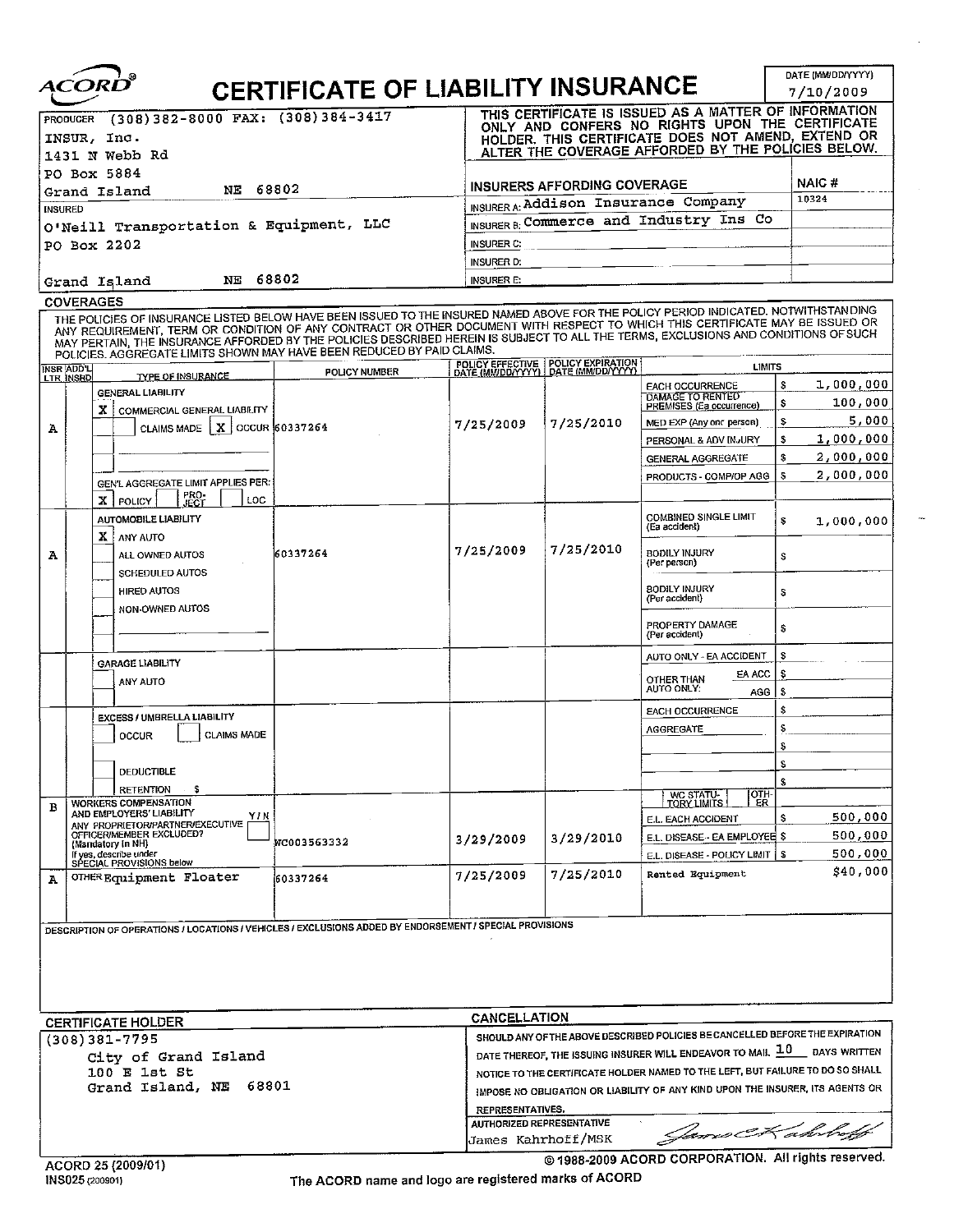

| a.     | <b>Identification of Applicant:</b><br>Individual or Firm Identification          |                                                                                                          |
|--------|-----------------------------------------------------------------------------------|----------------------------------------------------------------------------------------------------------|
|        | <b>Business Name</b>                                                              | $90018$ HAU $1109$                                                                                       |
|        | <b>Business Address</b>                                                           | $\frac{3130 \text{wesTSide}}{394.2666}$ Gr $\frac{F473}{W2}$ Is174 $\frac{N3}{W2}$                       |
|        | <b>Business Telephone</b>                                                         |                                                                                                          |
| b.     | Miscellaneous Information:                                                        |                                                                                                          |
| ∗      | Public Complaint Telephone (Sec. 17-19)                                           |                                                                                                          |
| $\ast$ | Name Used on Vehicles (Sec. 17-18)                                                | $308 - 384 - 2606$<br>Scott's HAU 1129                                                                   |
| a.     | <b>Residency Certification:</b><br>Individual Applicant - Resident of Hall County | Name and Home Address of Individual:                                                                     |
| $b$ .  | Partnership or Corporation of Hall County                                         | $A$ lle $N$ Scott 3230 westside $N$ . $\ddot{x}$<br>We.<br>Name and Address of Resident Partner/Officer: |
| c.     | Non-resident Individual or Corporation                                            | Name and Home Address of Appointed Resident Agent:                                                       |

List of Vehicles (Section 17-18)  $\overline{\nu}$ a.

**Type of License Required:** 

 $\mathbf{1}$ 

- Certificate of Insurance (Section 17-21)  $\mathbf{b}$ .
- Performance Bond Garbage Haulers Only (Section 17-22)  $\mathbf{c}$ .
- License Fee: Garbage \$225.00; Refuse \$75.00 (Section 17-15)  $d.$
- Appointment of Resident Agent, if applicable (Section 17-16) e.
- f. Equipment Inspection/Certificate from Health Department (Section 17-18)

 $\sqrt{\frac{q-9-2009}{\text{Date}}}$ 

allen Sco

Signature of Applicant